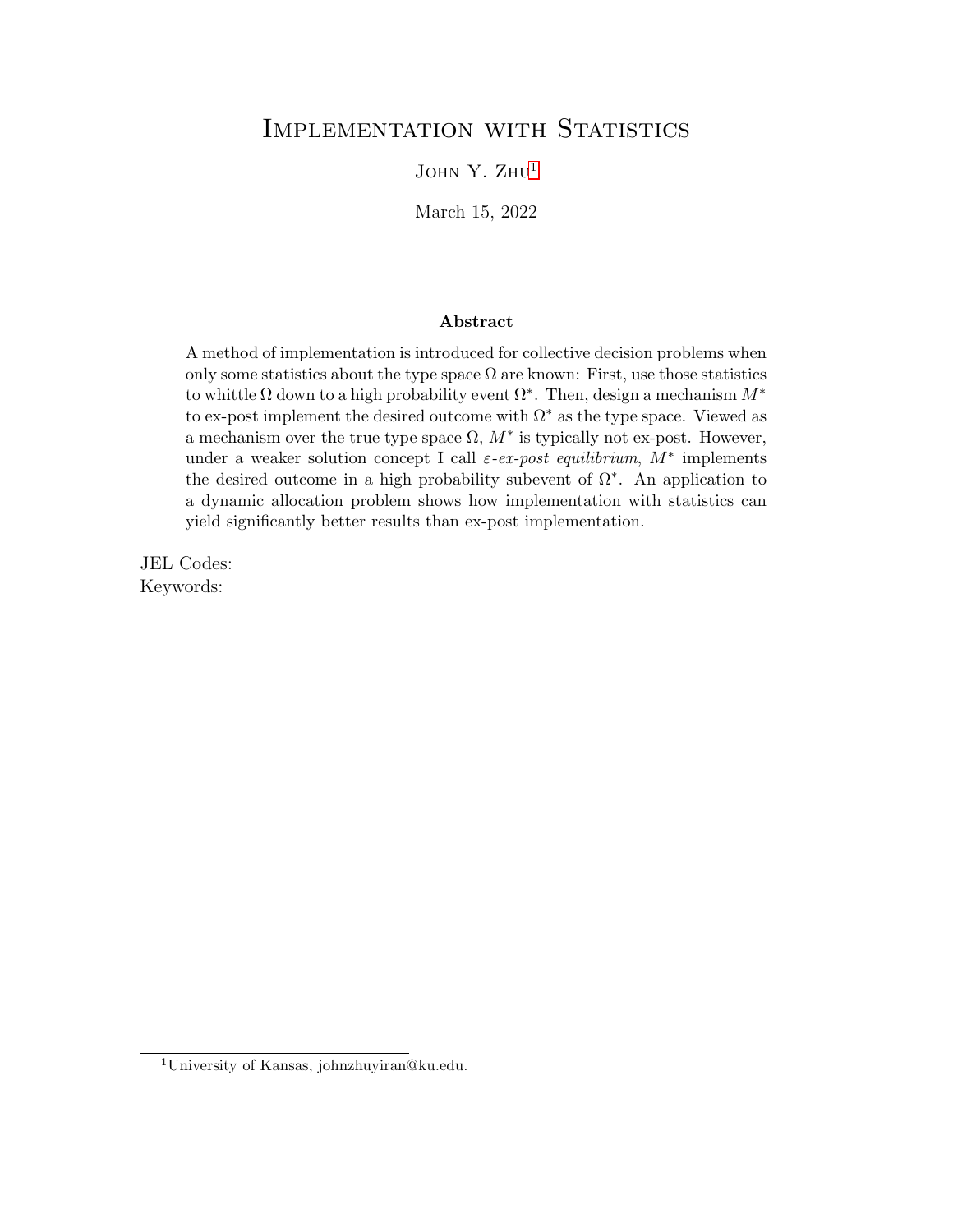## 1 Introduction

In a typical collective decision problem involving a mechanism designer and a set of agents, it is unlikely that the true probability measure governing the type space  $\Omega$  will be common knowledge, or even known to anyone. On the other hand, having common knowledge of some basic statistics about  $\Omega$  seems quite plausible. Such knowledge could, for example, be extracted from data generated by previous related decision problems or interactions with similar players.

In such a scenario, without a prior, Bayesian implementation is not feasible. Designing a mechanism that ex-post implements the desired outcome is an option, but that would involve ignoring the known statistics about  $\Omega$ , which, intuitively, could be quite suboptimal: For example, suppose  $\Omega$  is the set of positive reals, and it is known that the expected value of the type is 1. This single statistic implies that there is a less than 1% chance the realized type exceeds 100. Or, suppose it is known that the type involves many independent draws from a distribution – a common situation in dynamic decision problems. Then a Law of Large Numbers style argument implies that the realized type is highly likely to lie in a tiny sliver of the type space.

In this paper, I present an approach to implementation, related to the ex-post approach, that can incorporate those potentially important statistics: The mechanism designer whittles the true type space  $\Omega$  down to an event,  $\Omega^*$ , that the common knowledge statistics imply is of high probability. The mechanism designer then designs a direct mechanism  $M^*$  to ex-post implement the desired outcome treating  $\Omega^*$ as the type space. Compose  $M^*$  with a retraction mapping  $[\cdot] : \Omega \to \Omega^*$  to get a direct mechanism  $M^* \circ [\cdot]$  over the true type space  $\Omega$ , and call it a *statistical mechanism*. The mechanism designer then uses such a statistical mechanism on the agents.

In what sense does using a statistical mechanism "work?" In the paper, I define what it means for truth-telling to be an  $\varepsilon$ -ex-post equilibrium of a statistical mechanism.  $\varepsilon$ -ex-post equilibrium is a slight weakening of ex-post equilibrium. When truth-telling is an  $\varepsilon$ -ex-post equilibrium, I argue that one can expect, with high probability, all agents to report the truth at all dates. I then show that, if it is known that  $\Omega^*$  is of sufficiently high probability, then truth-telling is an  $\varepsilon$ -ex-post equilibrium of  $M^* \circ [\cdot]$ , and, consequently, the mechanism designer can expect with high probability that all agents report the truth at all dates when faced with  $M^* \circ [\cdot]$ . Moreover, recall,  $M^*$  ex-post implements the desired outcome over  $\Omega^*$ . Putting these two facts together leads us to conclude that, if it is known that  $\Omega^*$  is of sufficiently high probability, then  $M^* \circ [ \cdot ]$  implements the desired outcome with high probability.

If the mechanism designer is comfortable with implementation on a high probability event of the type space rather than implementation over the entire type space, then this statistical approach to implementation can yield significantly "better" solutions to the collective decision problem than ex-post implementation. In particular, in settings where there is a notion of cost, it can yield significantly cheaper mechanisms.

In the second half of the paper, I demonstrate this by comparing the two ap-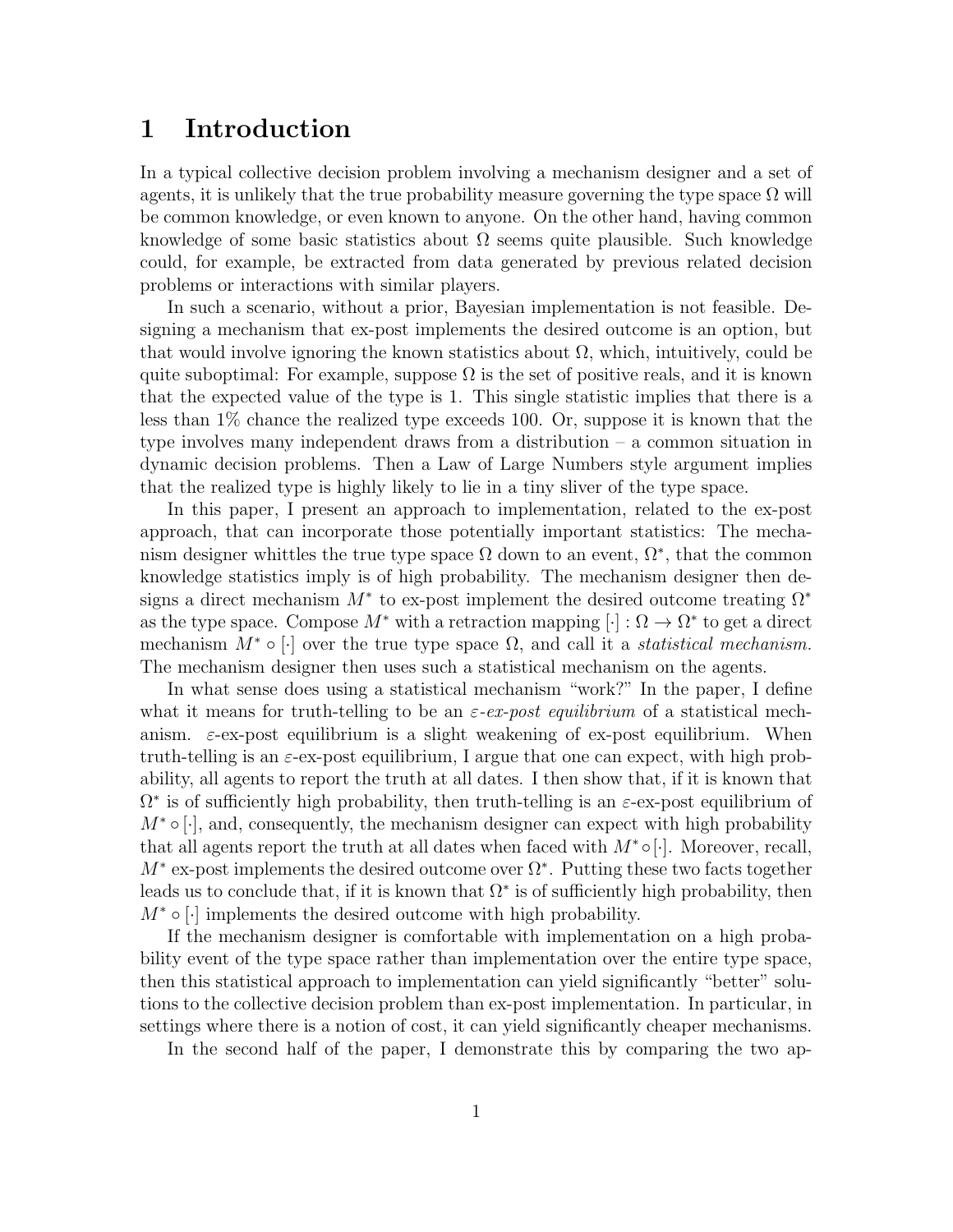proaches in the context of a repeated resource allocation problem. The setting is quasilinear, agents have private values and are protected by limited liability, and the mechanism designer can make nonnegative transfers to the agents in an effort to implement the efficient allocation of resources each date. I show that when the number of agents and dates goes to infinity, the cheapest efficient ex-post mechanism – which is essentially just a sequence of VCG mechanisms – has an infinite cost-to-surplus ratio. On the other hand, suppose agents are patient and some "Law of Large Numbers style" statistics are known that still provide enough room for significant departures from the baseline iid case. Then, in the limit, the mechanism designer can – via a statistical mechanism I call the *linked VCG mechanism* – implement the efficient allocation almost surely at a cost-to-surplus ratio of zero.

The concept of  $\varepsilon$ -ex-post equilibrium is related to notions of approximate strategyproofness recently developed by Lee (2017) and Azevedo and Budish (2019). Also related are the contemporaneous perfect  $\varepsilon$ -equilibrium of Mailath, Postlewaite, and Samuelson (2005) and the dynamic ex-post implementation concept of Bergemann and Välimäki  $(2002)$ . On the other hand, implementation with statistics is quite distinct from virtual implementation even though both methods involve the idea of implementation with high probability. See, for example, Abreu and Matsushima (1992). In virtual implementation, the high probability requirement is imposed at the ex-post rather than ex-ante stage – that is, for each type profile, virtual implementation demands that the mechanism implements the desired outcome with high probability. Thus, it is best to view virtual implementation and implementation with statistics as two orthogonal departures from ex-post implementation. In principle, one could even combine the two methods of implementation (although this is not explored in the current paper): First, generate an  $\Omega^*$  as in implementation with statistics, then virtually implement the desired outcome with  $\Omega^*$  as the type space.

In the application to repeated resource allocation, my work on linking VCG mechanisms is related the work of Holmström (1979) on VCG mechanisms over restricted preference domains. See also Green and Laffont (1977). In the many agents and dates limit, the linked VCG mechanism that implements the efficient allocation almost surely at a cost-to-surplus ratio of zero resembles a budget mechanism. Thus, my work reveals a surprising connection between VCG mechanisms and budget mechanisms. A number of papers have shown how budget mechanisms can align incentives across multiple decision problems when transfers are unavailable. The linking mechanism of Jackson and Sonnenschein (2007) is one such budget mechanism (see, also, Frankel 2014), and it is explicitly designed for repeated decision problems like the resource allocation one considered here. The linking mechanism works in the large numbers limit when the decision problems across dates are iid with known distribution, implementing the efficient allocation almost surely for free. In contrast, the linked VCG mechanism is not free, but, as I will show, it can be designed to work about as cheaply as possible across a wide range of statistical settings, including those that are far from the iid large numbers limit.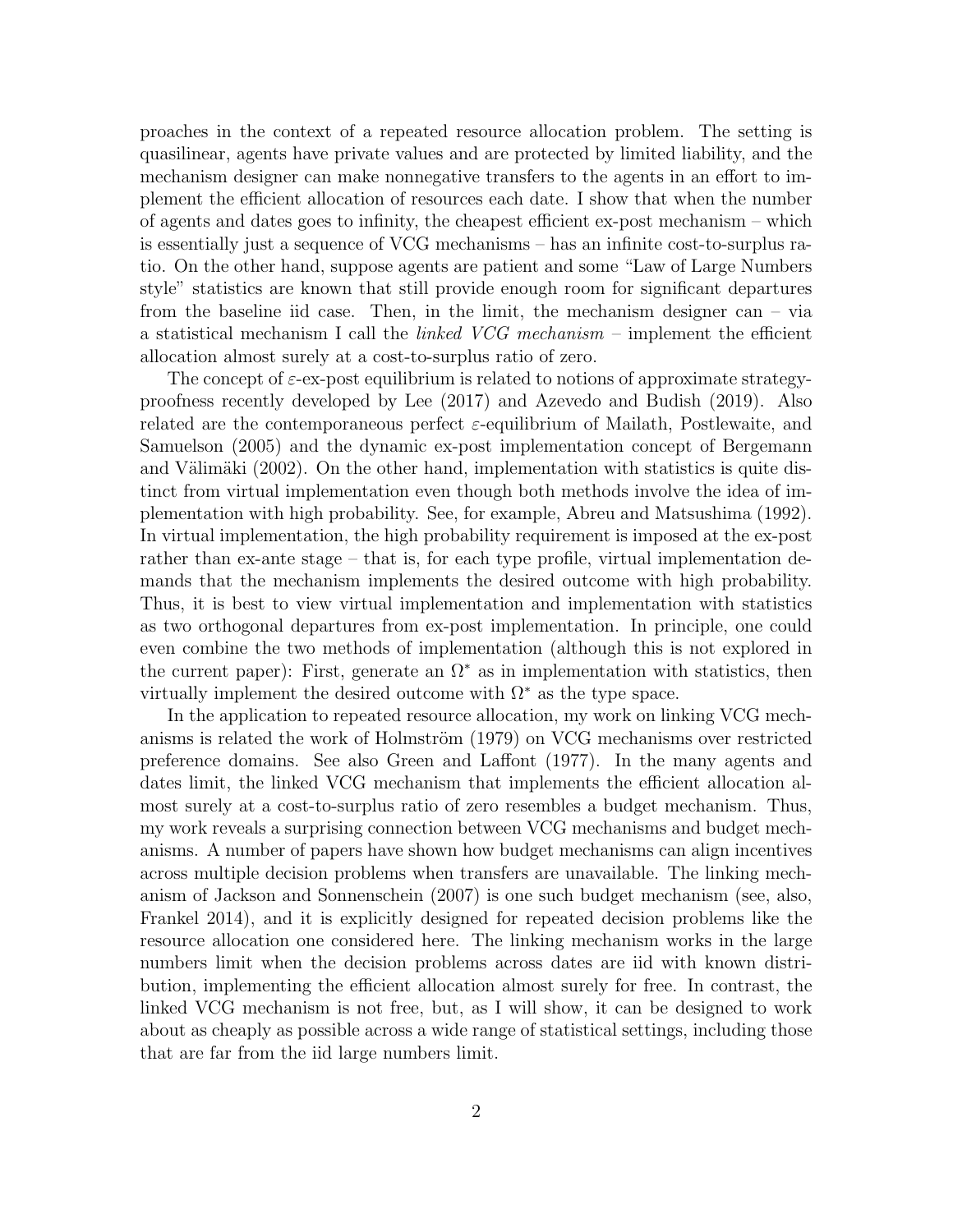## 2 Model

#### 2.1 Decision Problems

Given integers  $N \geq 2$  and  $T \geq 1$ , an N-agent T-date *decision problem* is a triple  $(\Omega, D, U)$ .  $\Omega = \prod_{1 \leq n \leq N, 1 \leq t \leq T} \Omega_t^n$  is the type space, where each  $\Omega_t^n$  is a finite set of date t types for agent  $n \cdot \overline{D} = \overline{\Pi}_{t=1}^T D_t$  is a finite set of decision sequences.  $U^n : D \times \Omega^n \to \mathbb{R}$ is agent n's private values payoff function and is defined to be

$$
U^n(d, \omega^n) = \sum_{t=1}^T \beta^{t-1} u_t^n(d|_t, \omega^n|_t),
$$

where  $\beta \in (0,1]$  is the discount factor and  $u_t^n : D|_t \times \Omega^n|_t \to \mathbb{R}$  is agent n's date t utility function, which depends on the history of decisions,  $d|_t$ , and agent n types,  $\omega^n|_t$ , up through date t.

A credal set is a nonempty set of probabilities,  $\mathcal{P}$ , over  $\Omega$ . It is common knowledge that  $\omega$  is governed by some true probability, call it P, lying in  $\mathcal{P}$ . In a typical application, the credal set will be an infinite set of probabilities that satisfy some commonly known statistics. The only restriction I impose on credal sets is that they consist only of *private* probabilities. A probability  $\hat{P}$  is private if  $\hat{P}(A^n \times \Omega^{-n} | \omega|_t) =$  $\hat{P}^n(A^n | \omega^n|_t)$  for all n and  $A^n \subset \Omega^n$ . This restriction implies it is common knowledge that, at each date  $t$ , the distribution of agent  $n$ 's future types is independent of other agents' type histories conditional on agent n's type history.

Lastly, I assume it is common knowledge each agent  $n$  knows his own marginal,  $P<sup>n</sup>$ , of the true probability.

### 2.2 Notation

For an object  $\cdot_t^n$  indexed by agents and dates, let the superscript denote the agent index and the subscript denote the date index. Let  $\cdot^n$  denote agent n's sequence of  $\cdot_t^n$ across all dates and let  $\cdot_t$  denote the date  $t$  profile of  $\cdot_t^n$  across all agents. Let  $\cdot$  denote the array of  $\cdot_t^n$  across agents and dates. If an object  $\cdot^n$  is only indexed by agents, then let  $\cdot$  denote the profile of  $\cdot^n$  across agents. If an object  $\cdot_t$  is only indexed by date, then let  $\cdot$  denote the sequence of  $\cdot_t$  across all dates, and let  $\cdot|_t$  denote the subsequence of  $\cdot$ up through date  $t$ .

Let A and B be two sets of sequences. A map  $f : A \rightarrow B$  is adapted is  $a|_t =$  $a'|_t \Rightarrow f(a)|_t = f(a')|_t.$ 

#### 2.3 Statistical Mechanisms

Given subsets  $\Omega^{*n} \subset \Omega^n$  for each agent n, define the event  $\Omega^* = \Pi_{1 \leq n \leq N} \Omega^{*n}$ . A *retraction* [·]<sup>*n*</sup> is an adapted map from  $\Omega^n$  to  $\Omega^{*n}$  that is the identity on  $\Omega^{*n}$ .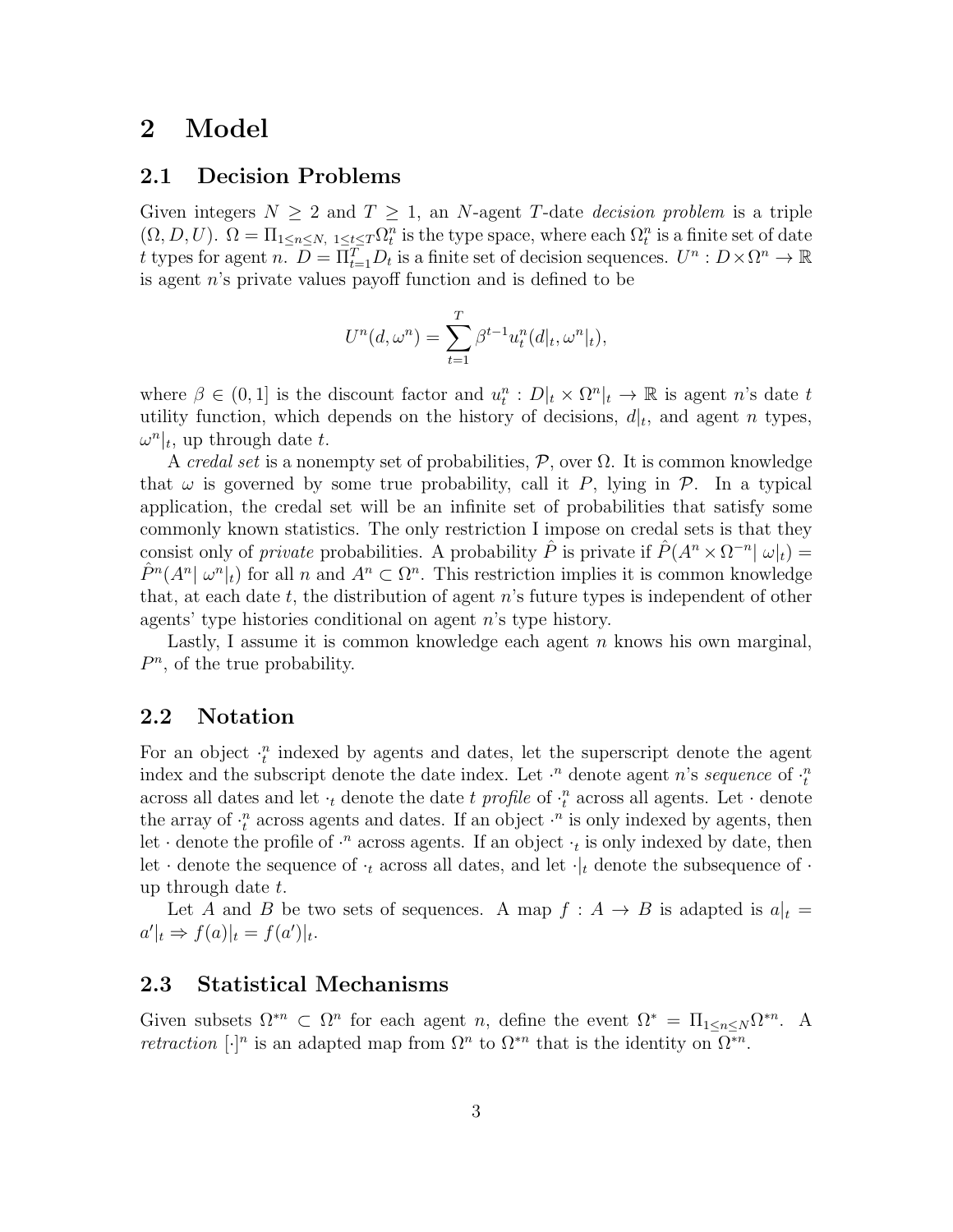<span id="page-4-1"></span>**Lemma 1.** There exists a retraction from  $\Omega^n$  to  $\Omega^{*n}$ .

A direct mechanism over  $\Omega^*$  is an adapted map  $M^*: \Omega^* \to D$ . An ex-post direct mechanism over  $\Omega^*$  is an adapted map  $M^* : \Omega^* \to D$  satisfying

$$
U^n(M^*(\omega^{-n}, \omega^n), \omega^n) \ge U^n(M^*(\omega^{-n}, \hat{\omega}^n), \omega^n) \quad \forall n, \ \omega^{-n} \in \Omega^{*-n}, \ \omega^n, \hat{\omega}^n \in \Omega^{*n}.
$$

A statistical mechanism is an ex-post direct mechanism  $M^*$  over some  $\Omega^*$  composed with a retraction profile  $[\cdot] : \Omega \to \Omega^*$ . It is a direct mechanism over  $\Omega$ .

Given a direct mechanism over  $\Omega$ , an agent *n* strategy,  $\sigma^n$ , consists of a sequence of maps  $\sigma_t^n : D|_{t-1} \times \Omega^n|_t \to \Omega_t^n$ . Let  $\Sigma^n$  denote the set of all agent n strategies. A profile of strategies,  $\sigma$ , can be viewed as an adapted map  $\sigma : \Omega \to \Omega$ . Let id be the strategy profile in which all agents report the truth at all dates.

#### 2.4  $\varepsilon$ -Ex-Post Equilibrium

For the rest of the paper, fix an  $\varepsilon > 0$ , to be interpreted as "small." In this section, I define what it means for id to be an  $\varepsilon$ -ex-post equilibrium of a statistical mechanism.

Fix a statistical mechanism,  $M^* \circ [\cdot]$ , corresponding to some  $\Omega^*$ . For each agent *n*, date *t*, and type history  $\omega^n|_t$  define  $R_t^n(\omega^n|_t) :=$ 

$$
\max_{\substack{\tilde{\omega}\in\Omega,\ \tilde{\omega}^n\in\Omega^n\\\text{s.t. } \tilde{\omega}^n|_t=\omega^n|_t,\ \hat{\omega}^n|_{t-1}=\omega^n|_{t-1} }}\sum_{s=t}^T\beta^{s-t}\left[u^n_s(M^*\circ[\hat{\omega}^n,\tilde{\omega}^{-n}]|_s,\tilde{\omega}^n|_s)-u^n_s(M^*\circ[\tilde{\omega}]|_s,\tilde{\omega}^n|_s)\right].
$$

 $R_t^n(\omega^n|_t)$  is agent n's maximum regret standing at date t from continuing to play  $id^n$ assuming he has played id<sup>n</sup> up through date  $t - 1$  and all other agents play id<sup>-n</sup>.

**Definition.** An agent n strategy  $\sigma^n$  is reasonable against id<sup>-n</sup> if, for all dates t,

<span id="page-4-0"></span>
$$
P^{n}(\omega^{n} \notin \Omega^{*n} \mid \omega^{n}|_{s}) \cdot R_{s}^{n}(\omega^{n}|_{s}) < \varepsilon \quad \forall s \leq t \Rightarrow \sigma_{t}^{n}(d|_{t-1}, \omega^{n}|_{t}) = \omega_{t}^{n}.
$$
 (1)

Consider agent n deciding what to report at date 1 against  $id^{-n}$ . Because of how a statistical mechanism is constructed, he knows that reporting the truth starting from today is ex-post optimal if  $\omega^n \in \Omega^{*n}$ . If  $\omega^n \notin \Omega^{*n}$ , the maximum regret he will experience from reporting the truth starting from today is  $R_1^n(\omega^n|_1)$ . Thus, if the left side of [\(1\)](#page-4-0) is satisfied for  $t = 1$ , then it could be said that, from the perspective of agent n at date 1, reporting the truth starting from today is within  $\varepsilon$  of being ex-post optimal. In this case, I assume agent n reports the truth at date 1. The definition is now justified by induction.

One thing worth commenting on about the left hand side of [\(1\)](#page-4-0): When  $t > 1$ , agent *n* observes a nontrivial decision history  $d|_{t-1}$ , which is informative of other agents' type histories,  $\omega^{-n}|_{t-1}$ . Since  $\omega^{-n}|_{t-1}$  can be informative of  $\omega^n$ , agent n should, in principle, also condition on  $d|_{t-1}$  when formulating his conditional belief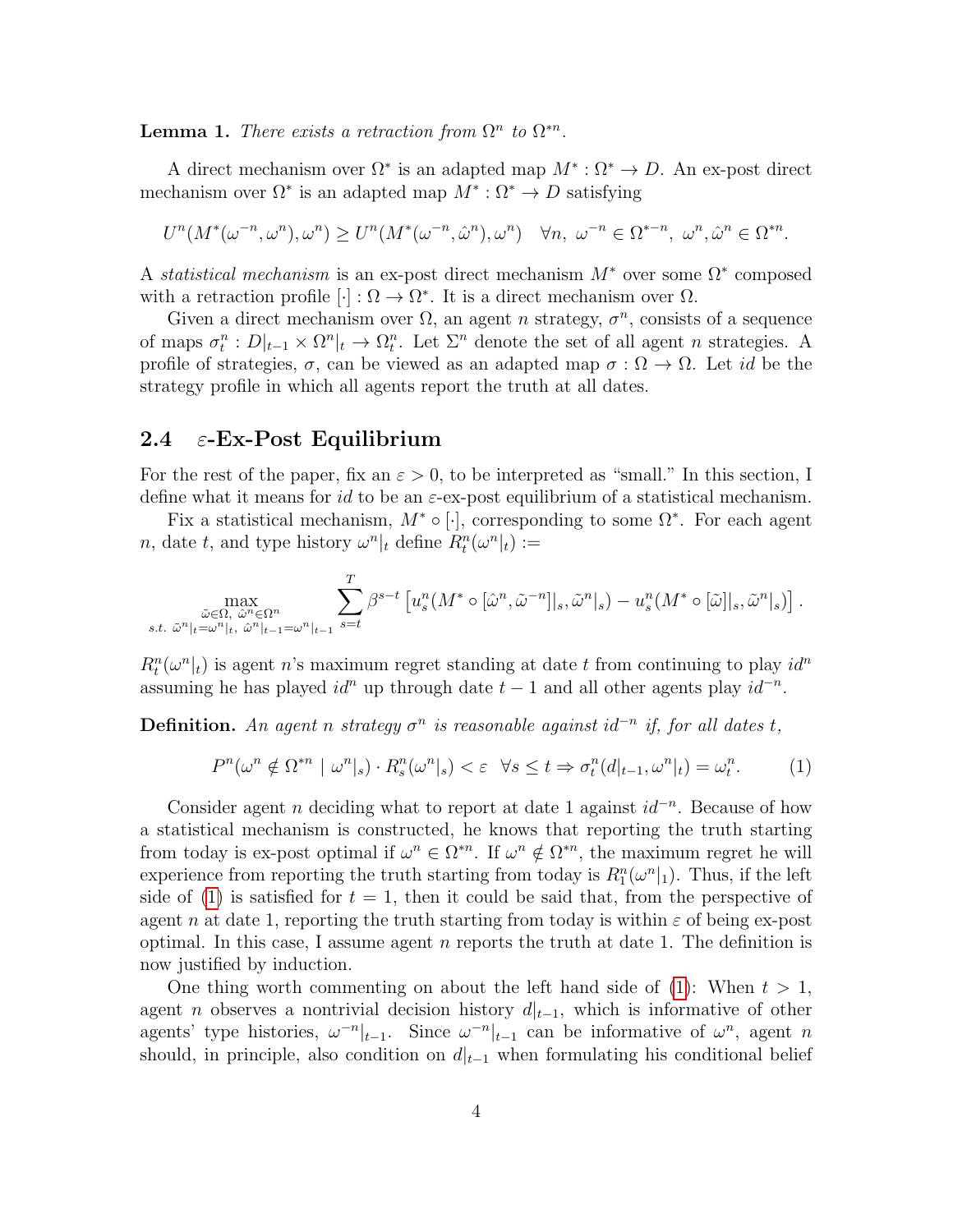about  $\omega^n \notin \Omega^{*n}$ . This is problematic since, in general, agent *n* need not know *P*. Fortunately, the fact that agent  $n$  knows  $P$  is a private probability and observes his own type history implies that his conditional belief about  $\omega^n \notin \Omega^{*n}$  is independent of the other agents' type histories, and, therefore,  $d|_{t-1}$ . Alternatively, we could just assume that agent *n* is unable to infer anything from observing  $d|_{t-1}$ , perhaps because it is too mentally taxing to make inferences. In this case, we can drop the private probabilities assumption about credal sets.

Let  $\Sigma^{n}(id^{-n})$  denote the set of all  $\sigma^{n}$  that are reasonable against  $id^{-n}$ , and let  $\Sigma(id)$  denote the set of all profiles of such  $\sigma^n$ .

**Definition.** id is an  $\varepsilon$ -ex-post equilibrium if it is common knowledge that every reasonable strategy profile,  $\sigma$ , satisfies  $P^{-n}(\sigma^{-n}(\omega^{-n}) \neq \omega^{-n}) \leq \varepsilon$  for all n.

 $\varepsilon$ -ex-post equilibrium generalizes ex-post equilibrium in the following sense: If id is an ex-post equilibrium of a direct mechanism M then it is an  $\varepsilon$ -ex-post equilibrium of M viewed as a statistical mechanism corresponding to  $\Omega^* = \Omega$ . Indeed, suppose id is an ex-post equilibrium of  $M$ . Viewing  $M$  as a statistical mechanism corresponding to  $\Omega^* = \Omega$ , we have  $R_t^n(\omega^n|_t) = 0$ . The definition of reasonability now implies  $\Sigma(id) = \{id\}$ . When  $\Sigma(id) = \{id\}$ , it is obviously common knowledge that every reasonable strategy profile,  $\sigma$ , satisfies  $P^{-n}(\sigma^{-n}(\omega^{-n}) \neq \omega^{-n}) \leq \varepsilon$  for all n. Therefore, id is an  $\varepsilon$ -ex-post equilibrium.

It is also worth comparing the definition of  $\varepsilon$ -ex-post equilibrium with that of perfect Bayesian equilibrium. In a perfect Bayesian equilibrium,

- I. Each agent's beliefs are "reasonable" given their own strategies and their conjectures about the other agents' strategies (Bayes' Rule).
- II. Each agent's strategies are "reasonable" given their beliefs and their conjectures about the other agents' strategies (sequential rationality).
- III. Each agent correctly conjectures the other agents' strategies.

In terms of  $\varepsilon$ -ex-post equilibrium, the relevant "beliefs" an agent must form are those about the probability his type will land in  $\Omega^{*n}$ . Since each agent knows his own marginal,  $P^n$ , these beliefs are  $\{P^n(\omega^n \notin \Omega^{*n} \mid \omega^n|_t)\}_{t=1}^T$  which, by definition, satisfy Bayes' Rule. The definition of what it means for  $\sigma^n$  to be reasonable corresponds to the sequential rationality condition. Finally, the condition that it is common knowledge that, in any reasonable strategy profile, the other agents' strategies must be  $\varepsilon$ -close to truth-telling corresponds to (a slight weakening of) the correct conjectures condition.

When id is an  $\varepsilon$ -ex-post equilibrium of a statistical mechanism, I will interpret it to mean that one can expect some reasonable strategy profile  $\sigma \in \Sigma(id)$  to be played. In a typical application, the set,  $\Sigma(id)$ , will not be known to anyone. Nevertheless, one will still be able to deduce things just from the knowledge that the strategy profile being played belongs in  $\Sigma(id)$ . In particular, one knows that the probability all agents will report the truth at all dates is at least  $1 - 2\varepsilon$ .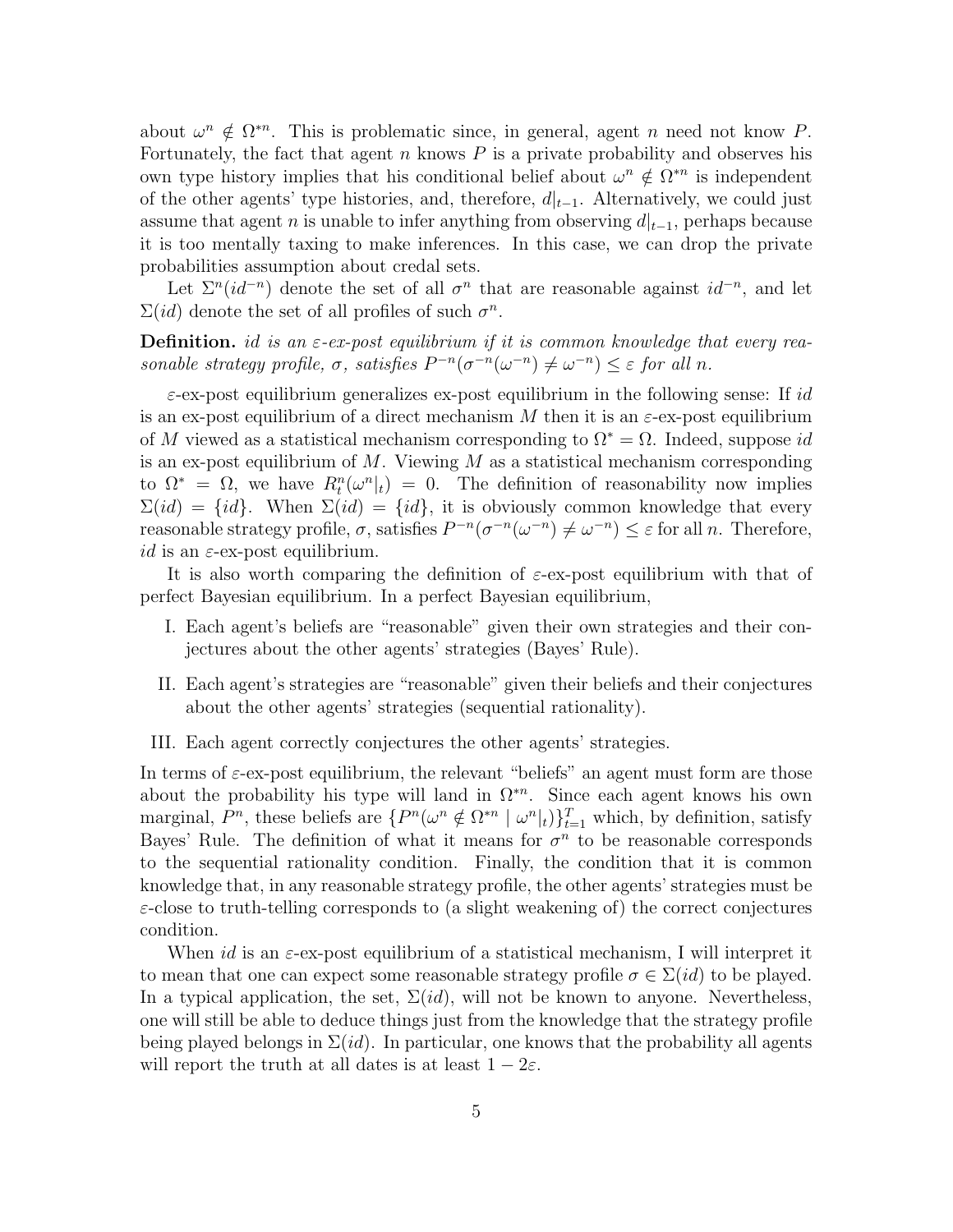#### 2.5 Implementation with Statistics

<span id="page-6-0"></span>**Proposition 1.** Let  $M^* \circ [\cdot]$  be a statistical mechanism corresponding to some  $\Omega^*$ . Let  $\overline{R} \geq \varepsilon$  be an upper bound of  $R_t^n(\omega^n|_t)$  for all  $n, t, \omega^n|_t$ . For any  $c \leq \varepsilon$ , if it is common knowledge that  $P^n(\omega^n \notin \Omega^{*n}) \leq \frac{c}{N}$  $\frac{c}{N-1} \cdot \frac{\varepsilon}{\overline{R}}$  $\frac{\varepsilon}{R}$  for all agents n, then id is an  $\varepsilon$ -ex-post equilibrium of  $M^* \circ [\cdot]$ .

A desired outcome is a correspondence  $DO: \Omega \to D$  where  $DO(\omega)$  is the set of decisions in which the mechanism designer wants the implemented decision to be. For example, in an auction decision problem, a decision would be an allocation of the object along with payments from the bidders, and, for a mechanism designer who desires efficiency,  $DO(\omega)$  could be the set of decisions that involve allocating the object to the bidder with the highest valuation.

Let  $M^*$  be an ex-post direct mechanism over  $\Omega^*$ . We say  $M^*$  ex-post implements the desired outcome over  $\Omega^*$  if  $M^*(\omega) \in DO(\omega)$  for all  $\omega \in \Omega^*$ . Let  $M^* \circ [\cdot]$  be a statistical mechanism. We say  $M^* \circ [\cdot]$  implements the desired outcome with probability at least p if id is an  $\varepsilon$ -ex-post equilibrium and it is common knowledge that  $P(M^* \circ [\sigma(\omega)] \in DO(\omega)) > p$  for all  $\sigma \in \Sigma(id)$ .

We are now ready to state the central result of implementation with statistics:

<span id="page-6-1"></span>Corollary 1. Suppose  $M^*$  ex-post implements the desired outcome over some  $\Omega^*$ . Let  $c \leq \varepsilon$  and  $\overline{R} \geq \varepsilon$  be an upper bound of  $R_t^n(\omega^n|_t)$  for all  $n, t, \omega^n|_t$ . If it is common knowledge  $P^n(\omega^n \notin \Omega^{*n}) \leq \frac{c}{N}$  $\frac{c}{N-1} \cdot \frac{\varepsilon}{\overline{R}}$  $\frac{\varepsilon}{R}$  for all agents n, then any corresponding statistical mechanism implements the desired outcome with probability at least  $1 - \frac{Nc}{N-1}$  $\frac{Nc}{N-1}$ .

# 3 Application: Repeated Resource Allocation

#### 3.1 A Model of Repeated Resource Allocation

A principal (she) possesses a quantity  $\bar{q}$  of a divisible, durable resource. She repeatedly allocates this resource to a set of  $N \geq 2$  agents across  $T \geq 1$  dates.

At each date t, each agent n is endowed with  $\omega_t^n \in [0, \infty)$  units of a project type, f. f is a strictly concave,  $C^1$  function  $f : [0, \infty) \to [0, \infty)$  that maps resource quantity to payoff. Assume  $f'(0) < \infty$ .

An allocation array a assigns agent n at date t an amount  $a_t^n \geq 0$  of the resource, subject to feasibility constraints,  $\sum_{n=1}^{N} a_t^n \leq \overline{q}$  for all t. A transfer profile w specifies a profile of nonnegative payments from the principal to the agents at date T.

The principal desires to efficiently allocate her resource each date.

One application of this model is to an organization's problem of designing an internal talent marketplace. Instead of having a static collection of employee-job matchings, many organizations are reimagining work as a flow of discrete tasks that need to be assigned to available employees through some dynamic mechanism. See Smet, Lund and Schaninger (2016).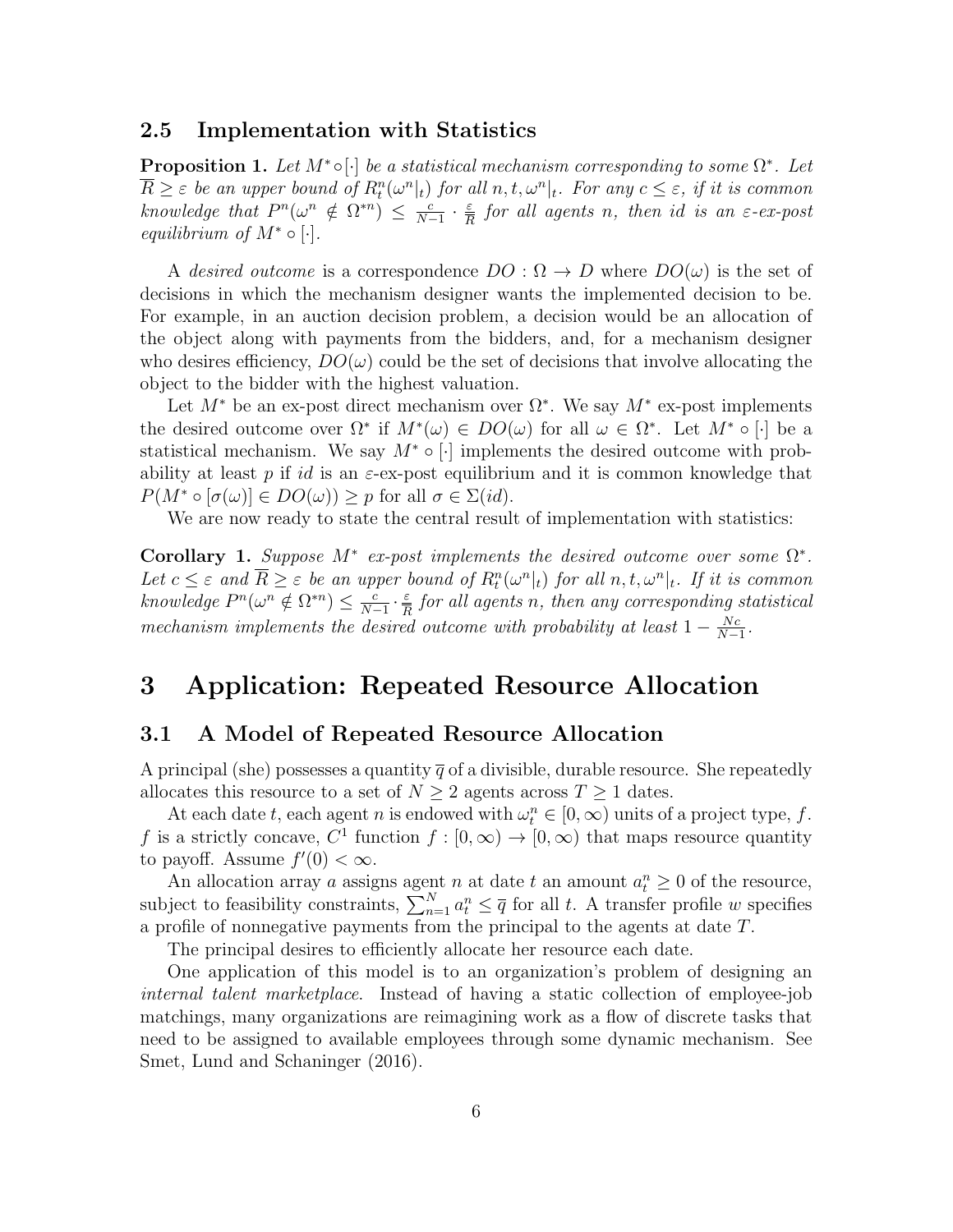This problem can be viewed through the repeated resource allocation model: The principal corresponds to the organization's headquarters and the agents correspond to various departments. Projects are departmental tasks. The stock of durable resources is the organization's pool of employees parameterized by hours of labor per date, where a date could be, say, one month. Transfers from the principal to agents correspond to incentive pay for department managers.

### 3.2 The Induced Decision Problem

The repeated resource allocation model defines an N-agent T-date decision problem:

- $\Omega = [0, \infty)^{NT}$ ,
- $D = \{(a, w) | \sum_{n=1}^{N} a_i^n \leq \overline{q} \ \forall t \text{ and } w^n \geq 0 \ \forall n\},\$ and

• 
$$
U^n((a, w), \omega) = U^n((a^n, w^n), \omega^n) = \sum_{t=1}^T \beta^{t-1} \omega_t^n f\left(\frac{a_t^n}{\omega_t^n}\right) + \beta^{T-1} w^n
$$
 for all *n*.

In addition, define the following auxiliary quantities,

- agent *n* surplus:  $S^n((a, w), \omega) = S^n(a^n, \omega^n) = \sum_{t=1}^T \beta^{t-1} \omega_t^n f\left(\frac{a_t^n}{\omega_t^n}\right)$  $\big),$
- total surplus:  $S((a, w), \omega) = S(a, \omega) = \sum_{n=1}^{N} S^n(a^n, \omega^n)$ , and
- cost:  $C((a, w), \omega) = C(w) = \sum w^n$ .

A direct mechanism can be expressed as a pair of adapted maps  $(A, W) : \Omega \to D$ consisting of an allocation map and a transfer map. The efficient allocation map is the unique allocation map,  $\boldsymbol{A}$ , satisfying

$$
\boldsymbol{A}_t^n(\omega) = \frac{\omega_t^n}{\sum_{m=1}^N \omega_t^m} \cdot \overline{q} \quad \forall \omega \in \Omega.
$$

A direct mechanism  $(A, W)$  is efficient if  $A \equiv \mathbf{A}$ .

The principal's desire to efficiently allocate her resource each date induces an implementation problem where the desired outcome is  $DO(\omega) = \{(\mathbf{A}(\omega), w) \mid w^n \geq \mathbf{A}(\omega)\}$  $0 \forall n$  for all  $\omega \in \Omega$ .

I now compare the ex-post and stylized approaches to implementation, with a focus on which approach is cheaper for the principal.

### 3.3 The Unlinked VCG Mechanism

Suppose the principal wants to ex-post implement the efficient allocation. One option is to run a separate Vickrey-Clark-Groves (VCG) mechanism each date, paying each agent the sum of all other agents' contributions to surplus: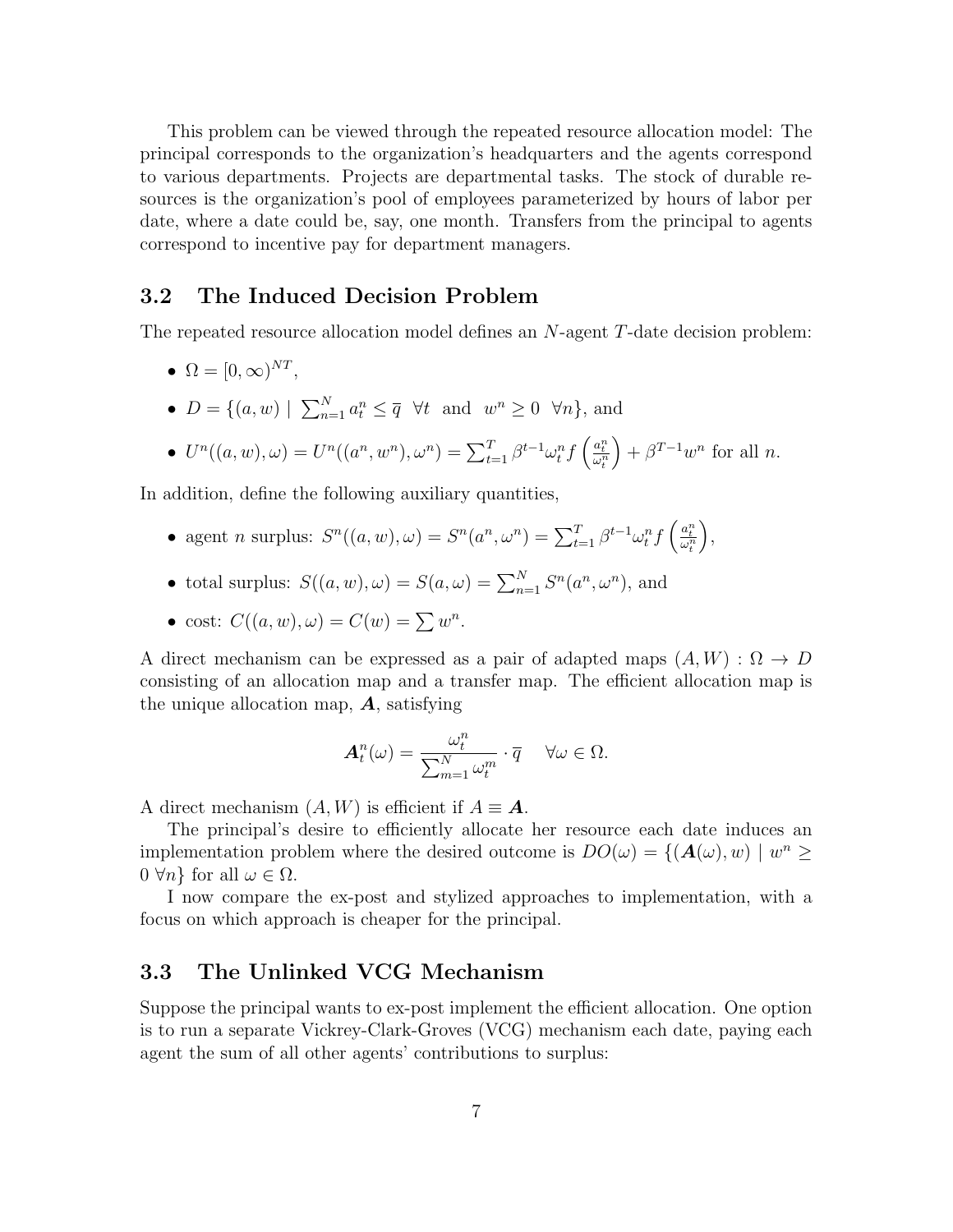**Definition.** The unlinked VCG mechanism  $(A, V)$  is the efficient direct mechanism with transfer map defined as follows: For all  $\omega \in \Omega$ ,

$$
V^n(\omega) = \sum_{m \neq n} \sum_{t=1}^T \beta^{t-T} \omega_t^m f\left(\frac{\mathbf{A}_t^m(\omega)}{\omega_t^m}\right).
$$

<span id="page-8-0"></span>**Proposition 2.** The unlinked VCG mechanism is the cheapest efficient ex-post direct mechanism: Let  $(\mathbf{A}, W)$  be any efficient ex-post direct mechanism. Then for every  $\omega \in \Omega$ , we have  $C(V(\omega)) \leq C(W(\omega))$ .

Proposition [2](#page-8-0) is a corollary of Proposition [3](#page-8-1) below.

Even though the unlinked VCG mechanism is the cheapest mechanism that expost implements the efficient allocation, it is still expensive with cost-to-surplus ratio

$$
\frac{C(\omega)}{S(\mathbf{A}(\omega), \omega)} = N - 1.
$$

In particular, as the number of agents tends to infinity, so does the cost-to-surplus ratio.

### 3.4 The Linked VCG Mechanism

**Definition.** Given  $\Omega^*$ , the linked VCG mechanism  $(\mathbf{A}|_{\Omega^*}, V^*)$  is the efficient direct mechanism over  $\Omega^*$  with transfer map defined as follows: For all  $\omega \in \Omega^*$ ,

$$
V^{*n}(\omega) = V^n(\omega) - \underset{\hat{\omega}^n \in \Omega^{*n}}{\arg \min} V^n(\omega^{-n}, \hat{\omega}^n).
$$

The linked VCG mechanism  $(A|_{\Omega^*}, V^*)$  is obviously an efficient ex-post direct mechanism over  $\Omega^*$ . In fact,

<span id="page-8-1"></span>**Proposition 3.** If  $\Omega^*$  is smoothly path-connected, then the linked VCG mechanism  $(\mathbf{A}|_{\Omega^*}, V^*)$  is the cheapest efficient ex-post direct mechanism over  $\Omega^*$ .

Proposition [3](#page-8-1) is a consequence of Theorem 1 of Hölmström  $(1979)$  about the necessity of VCG mechanisms over restricted domains. The proof is a straightforward application of the envelope theorem. Since the main theorem we are about to prove, Theorem [1,](#page-10-0) does not rely on Proposition [3,](#page-8-1) its proof is omitted.

Proposition [1](#page-6-0) implies that any statistical mechanism corresponding to  $(\mathbf{A}|_{\Omega^*}, V^*)$ implements the efficient allocation with high probability provided it is common knowledge  $P^{n}(\Omega^{*n})$  is sufficiently close to 1 for each agent n. As an abuse of nomenclature, call any such statistical mechanism a linked VCG mechanism as well, and from now on I will denote it by  $(\Omega^*, V^*)$ .

I now show, as the number of agents and dates goes to infinity, assuming agents are patient and  $\mathcal P$  implies common knowledge of some "Law of Large Numbers style"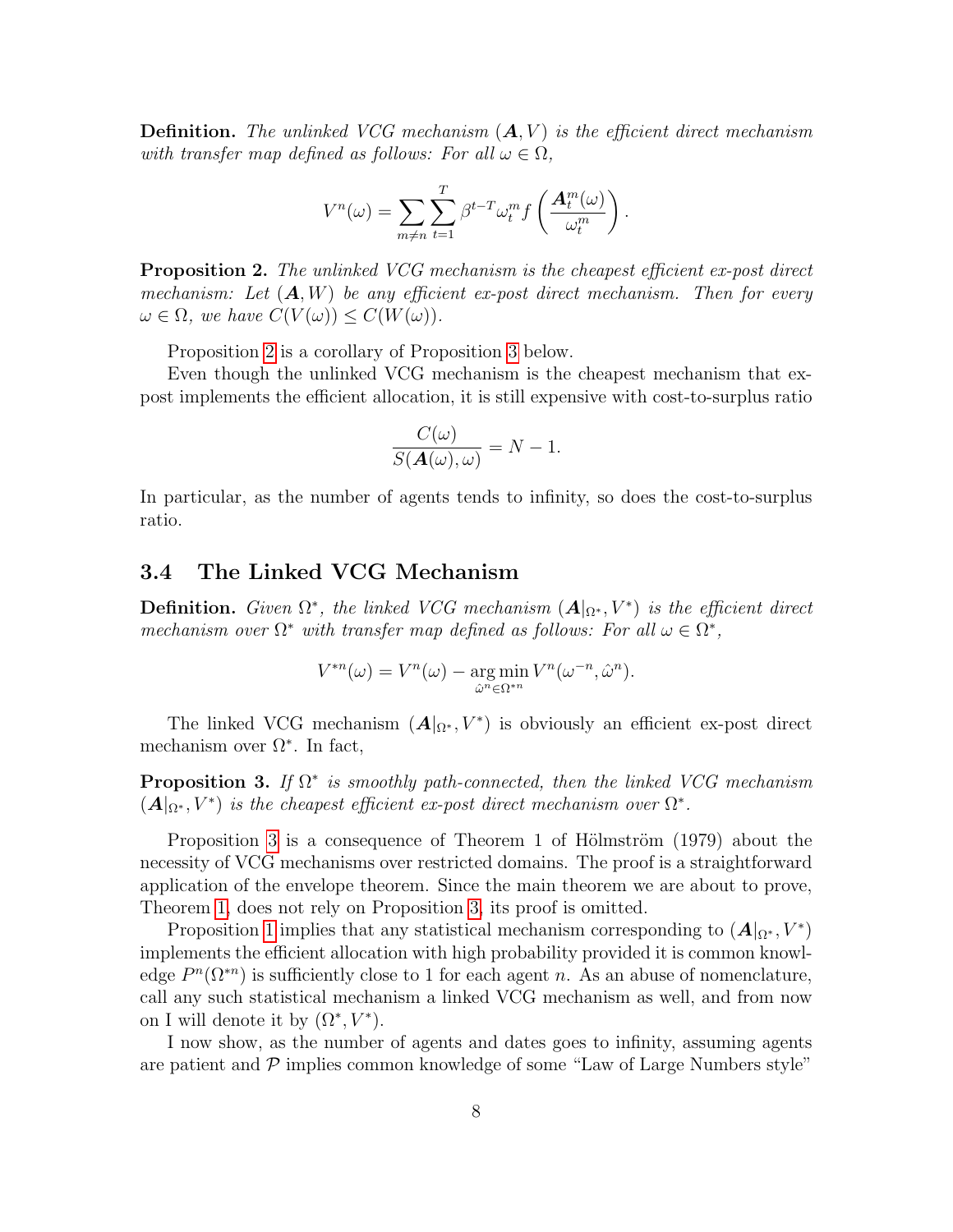statistics, then, by taking the statistical approach to implementation, the principal can implement the efficient allocation almost surely at a cost-to-surplus ratio of zero. This is in stark contrast to taking the ex-post approach, which would entail a costto-surplus ratio of infinity.

### 3.5 A Family of Repeated Resource Allocation Models

Fix a quantity  $q > 0$  of the resource and a project type f. Consider the family of decision problems parameterized by N satisfying  $(\overline{q}(N), f(N)) = (Nq, f), T(N) = N$ and  $\beta(N) = 1$ . Refer to the member of the family with N-agents as the N-agent decision problem. Throughout the analysis below, we may append  $(N)$  to a parameter to emphasize that it is belongs to the N-agent decision problem.

Assume the family of credal sets  $\{\mathcal{P}(N)\}_{N\geq 2}$  satisfies the following:

#### <span id="page-9-0"></span>Assumption 1. There exist

- a bounded set of positive reals  $\{\omega^{avg}\} \cup {\{\omega^{avg,n}\}}_{n=1}^{\infty}$ ,
- weakly decreasing functions  $g, G : [0, \infty) \to [0, \infty)$  satisfying  $\lim_{z\to\infty} z^5 g(z) =$  $\lim_{z\to\infty} z^3 G(z) = 0,$
- an increasing function  $I:(0,\infty) \to (0,\infty)$  satisfying  $\lim_{x\to\infty} I(x) = \infty$ ,

such that, for each N-agent decision problem, it is common knowledge that

$$
P(N) \left[ \left| \frac{\sum_{s \neq t} \omega_s^n}{N - 1} - \omega^{avg, n} \right| > x \right] \le g(I(x)(N - 1)) \qquad \forall x > 0, \ n, t \le N,
$$
\n
$$
P(N) \left[ \left| \frac{\sum_{m \neq n} \omega_t^m}{N - 1} - \omega^{avg} \right| > x \right] \le G(I(x)(N - 1)) \qquad \forall x > 0, \ t, n \le N.
$$

If it is common knowledge that the array of endowments  $\{\omega_t^n\}_{1 \leq n,t < \infty}$  is iid with mean  $\mu$  and variance  $\sigma^2$ , then the Central Limit Theorem implies Assumption [1](#page-9-0) is satisfied. However, the concentration inequalities of Bernstein and Hoeffding imply that there is room for significant departures from the baseline iid case while still satisfying Assumption [1.](#page-9-0) For example, suppose there exist positive values  $\mu$  and  $\overline{\omega}$  such that it is common knowledge that the array of endowments  $\{\omega_t^n\}_{1 \leq n,t < \infty}$  is independent but not necessarily identically distributed, with mean  $\mu$  and upper bound  $\overline{\omega}$ . Then Hoeffding's Inequality says that, for each N,

$$
P(N)\left[\left|\frac{\sum_{s\neq t} \omega_s^n}{N-1} - \mu\right| > x\right] \le 2 \exp\left(-\frac{2(N-1)x^2}{\overline{w}^2}\right),
$$
  

$$
P(N)\left[\left|\frac{\sum_{m\neq n} \omega_t^m}{N-1} - \mu\right| > x\right] \le 2 \exp\left(-\frac{2(N-1)x^2}{\overline{w}^2}\right),
$$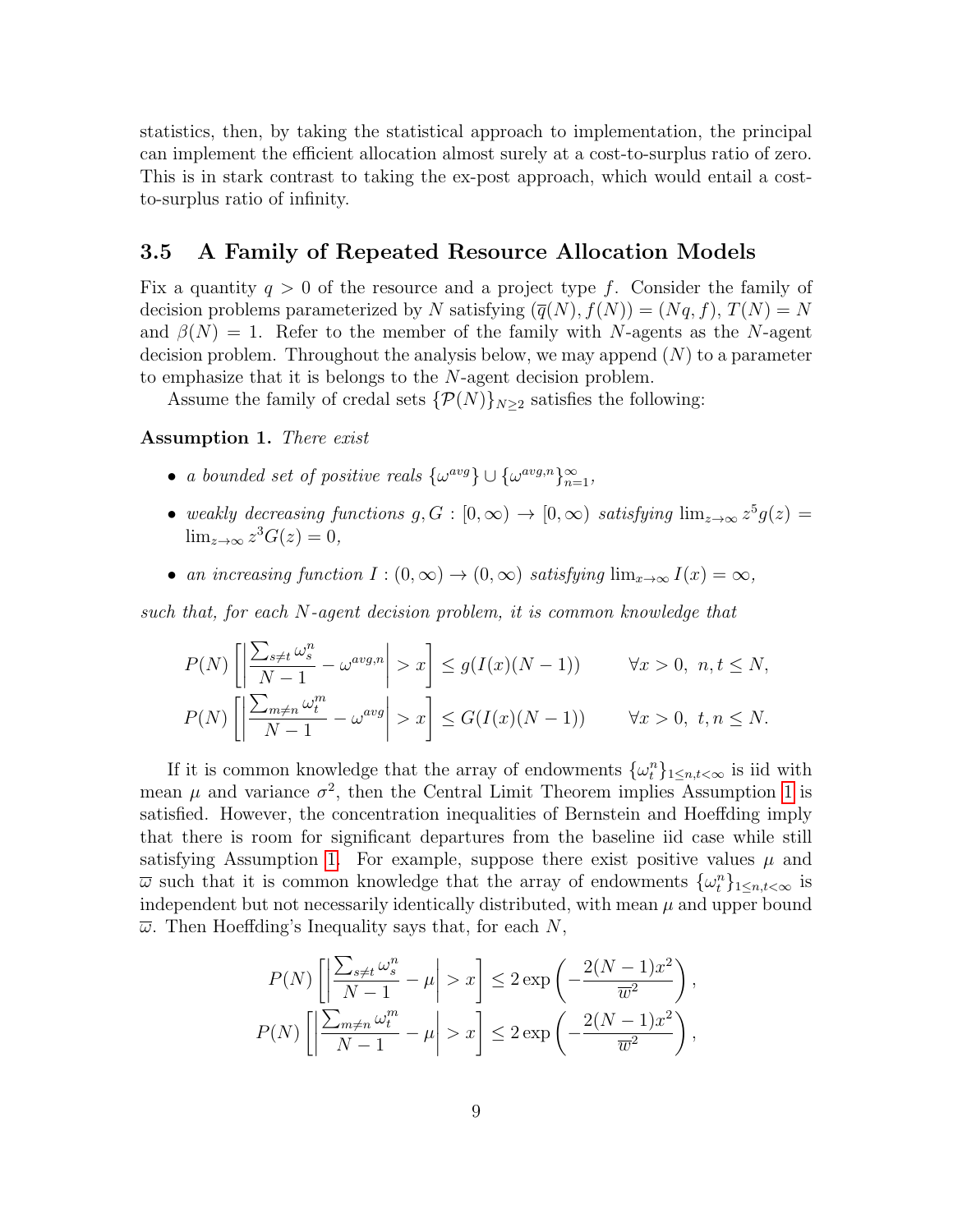for all  $x > 0$  and  $t, n \leq N$ . By defining  $g(z) = G(z) = 2 \exp(-z)$  and  $I(x) = \frac{2x^2}{\sigma^2}$  $\frac{2x^2}{\overline{\omega}^2},$ we see that Hoeffding's Inequality implies Assumption [1.](#page-9-0) In addition, it is clear that Assumption [1](#page-9-0) allows for the possibility of significant correlation between endowments that differ in both the agent and time dimensions. This means many pairs of endowments can be highly correlated. For example, let  $s_2, s_3, \ldots$  be a sequence of iid positive random variables with mean  $\mu$  and variance  $\sigma^2$ , and let  $\omega_t^n = s_{n+t}$ . Then Assumption [1](#page-9-0) is satisfied while any pair of endowments with the same sum of time and agent indices are perfectly correlated.

<span id="page-10-0"></span>**Theorem 1.** There exists a family,  $\{(\Omega^*(N), V^*(N))\}_{N\geq 2}$ , of linked VCG mechanisms, one for each N-agent decision problem, such that id is an  $\varepsilon$ -ex-post equilibrium of each mechanism, and it is common knowledge that

$$
\lim_{N \to \infty} \inf_{\sigma \in \Sigma(N)(id)} P(N) \left( \omega \in \Omega^*(N), \ \sigma(\omega) = \omega \right) = 1,
$$

$$
\lim_{N \to \infty} \inf_{\sigma \in \Sigma(N)(id)} \frac{\mathbf{E}_{P(N)} S(\mathbf{A}|_{\Omega^*(N)} \circ [\sigma(\omega)], \omega)}{\mathbf{E}_{P(N)} S(\mathbf{A}(\omega), \omega)} = 1,
$$

and

$$
\lim_{N \to \infty} \sup_{\sigma \in \Sigma(N)(id)} \frac{\mathbf{E}_{P(N)} C(V^* \circ [\sigma(\omega)])}{\mathbf{E}_{P(N)} S(A|_{\Omega^*(N)} \circ [\sigma(\omega)], \omega)} = 0.
$$

Theorem [1](#page-10-0) says that in the limit it is possible to design a linked VCG mechanism that will almost surely induce all agents to report the truth at all dates and allocate resources efficiently, at an expected cost to expect surplus ratio of 0.

Let us gain some intuition for the result. When  $N$  is large, the efficient allocation of resources to each date t project is

$$
\frac{Nq}{\sum_{m=1}^{N} \omega_t^m} \approx \frac{q}{\omega^{avg}}.
$$

Thus, the efficient marginal productivity of resource is approximately always  $f' :=$  $f'(q/\omega^{avg})$ . When N is large, we can whittle down each agent's type space to be approximately

$$
\Omega^{*n}(N) \approx \left\{ \omega^n \mid \frac{\sum_{t=1}^N \omega_t^n}{N} = \omega^{avg,n} \right\}
$$

while still ensuring that the probability that  $\omega \in \Omega^*(N)$  and  $\sigma(\omega) = \omega$  under any reasonable  $\sigma$  is high. Fix such an  $\omega$ . Let us now approximate agent n's transfer under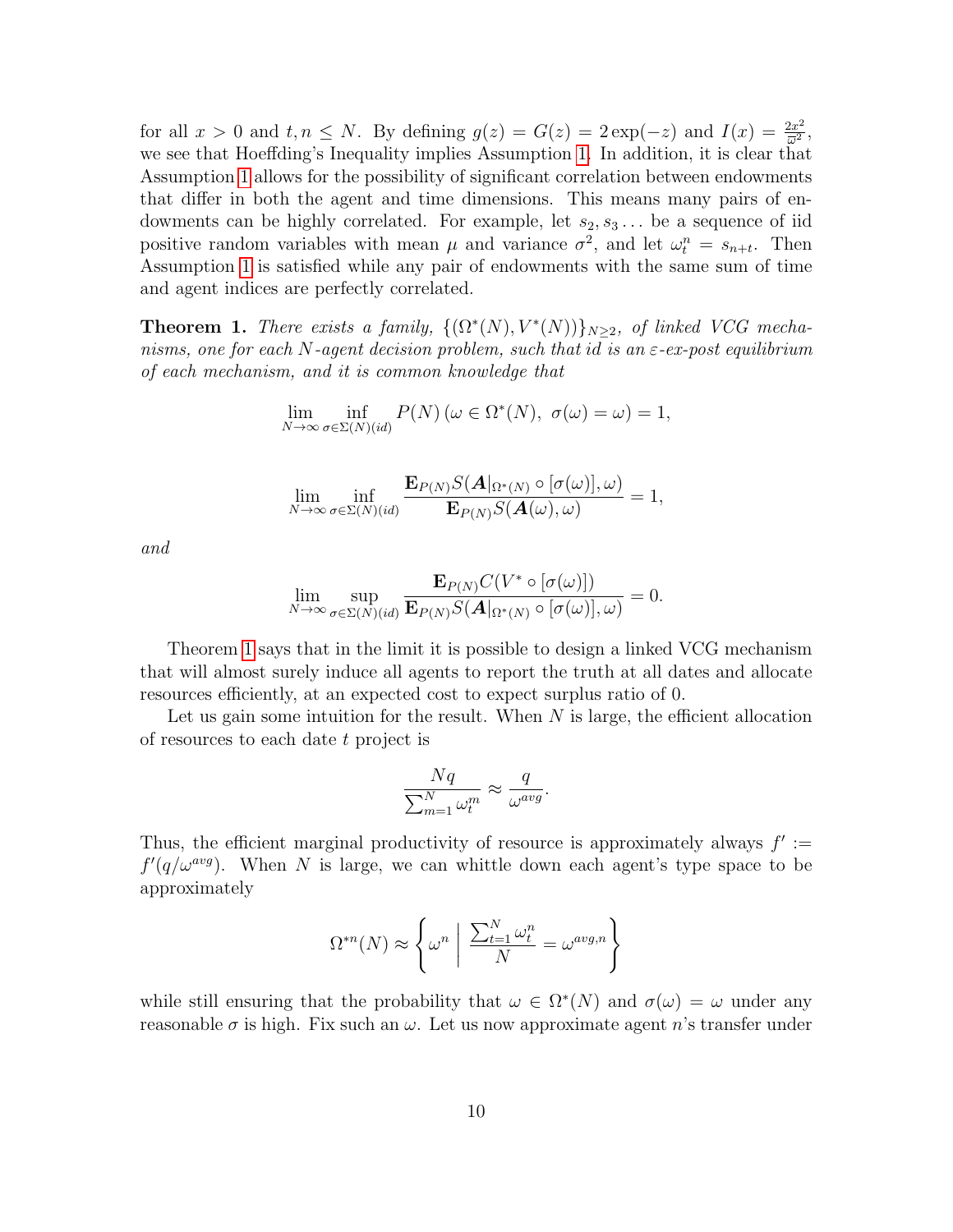the linked VCG mechanism  $(\Omega^*(N), V^*(N)).$ 

<span id="page-11-0"></span>
$$
V^{*n}(N)(\omega) = V^n(N)(\omega) - \underset{\hat{\omega}^n \in \Omega^{*n}(N)}{\arg \min} V^n(N)(\omega^{-n}, \hat{\omega}^n)
$$
  
\n
$$
= \underset{\hat{\omega}^n \in \Omega^{*n}(N)}{\arg \max} (V^n(N)(\omega^{-n}, 0) - V^n(N)(\omega^{-n}, \hat{\omega}^n))
$$
  
\n
$$
- (V^n(N)(\omega^{-n}, 0) - V^n(N)(\omega))
$$
  
\n
$$
\approx \underset{\hat{\omega}^n \in \Omega^{*n}(N)}{\arg \max} \left( \sum_{t=1}^N \hat{\omega}_t^n \right) \cdot \frac{q}{\omega^{avg}} \cdot f' - \left( \sum_{t=1}^N \omega_t^n \right) \cdot \frac{q}{\omega^{avg}} \cdot f'
$$
  
\n
$$
\approx N\omega^{avg,n} \cdot \frac{q}{\omega^{avg}} \cdot f' - \left( \sum_{t=1}^N \omega_t^n \right) \cdot \frac{q}{\omega^{avg}} \cdot f'
$$
  
\n
$$
\approx 0 \text{ fraction of } N.
$$
 (2)

Summing over all agents yields a cost that is approximately a zero fraction of  $N^2$ . Since expected surplus is on the order of  $N^2$ , the expected cost to expected surplus ratio is approximately zero.

As equation [\(2\)](#page-11-0) in the derivation of agent  $n$ 's approximate transfer makes clear, in the limit, the linked VCG mechanism resembles a budget mechanism where each agent *n* is given a budget of  $N\omega^{avg,n} \cdot \frac{q}{\omega^{avg}} \cdot f'$  and the price of the resource is set to  $f'$  each date. Each agent is then free to choose how much resources to buy each date subject to his budget constraint. Each agent optimally purchases an amount  $\frac{q}{\omega^{avg}}$  of the resource for each of his projects – which equates marginal product with marginal cost. The assumption about each agent's average endowment implies that this purchasing strategy is approximately budget balanced.

Given the connection to budget mechanisms, it is natural to wonder how the linked VCG mechanism compares with the linking mechanism of Jackson and Sonnenschein (2007) (hereafter J-S), which is an explicit budget mechanism designed for repeated decision problems like the one considered here. In the context of the repeated resource allocation problem, the linking mechanism of J-S allows each agent  $n$  to report whatever endowment process he wants subject to the budget constraint that the empirical distribution of endowments matches the probability distribution of endowments.

When there are many dates, and  $\{\omega_t^n\}$  is independent across agents and dates, and identically distributed with known distribution across dates holding the agent fixed, the linking mechanism implements the efficient allocation almost surely for free. In contrast, the best the linked VCG mechanism can do under these probabilistic assumptions is to implement the efficient allocation almost surely at an expect cost that is a vanishingly small fraction of expected surplus – and even this result requires there to be many agents in addition to many dates.

However, the linked VCG mechanism does have some strengths. Our discussion following Assumption [1](#page-9-0) implies that Theorem [1](#page-10-0) remains valid in settings that significantly relax the probabilistic assumptions of J-S: Many pairs of endowments can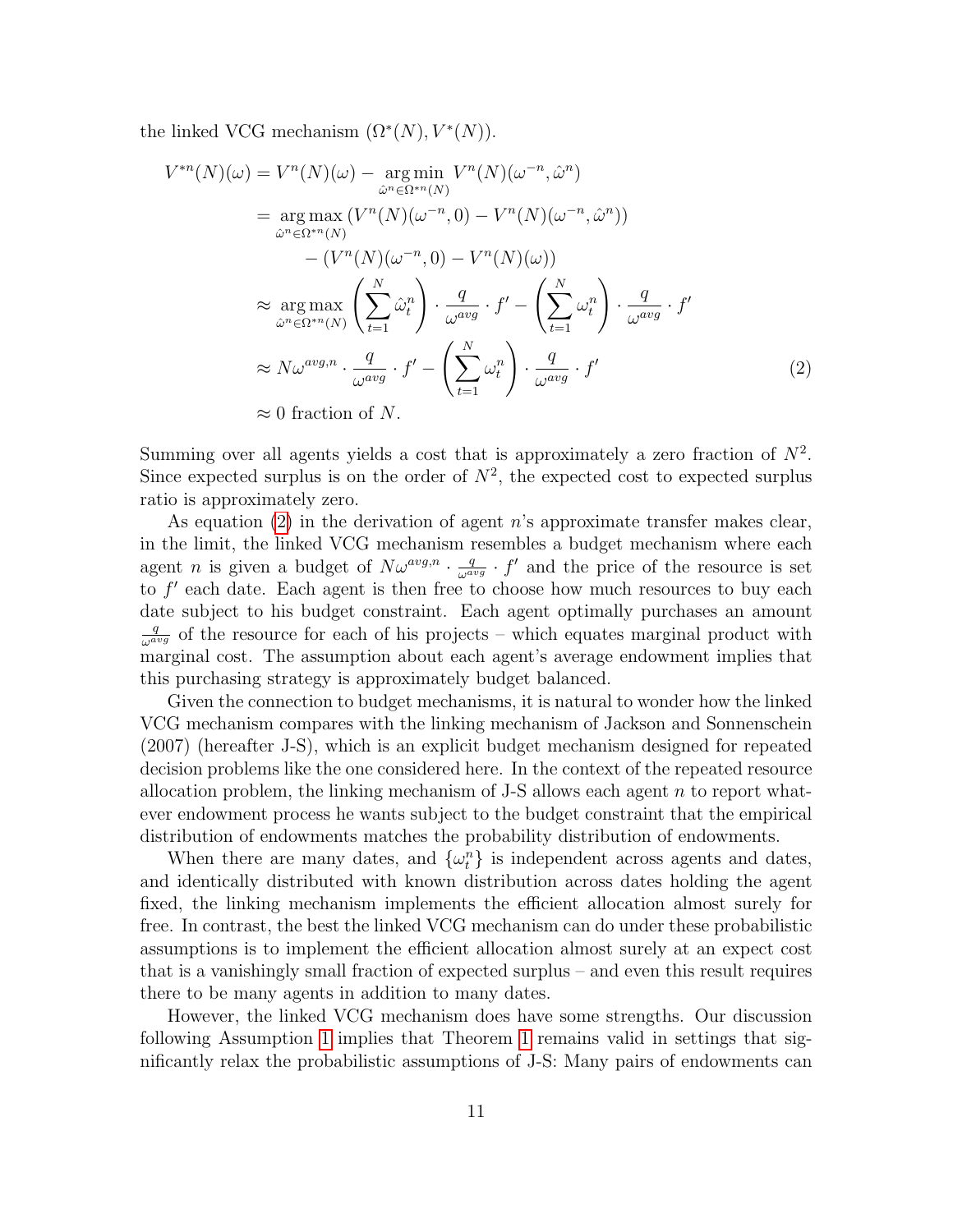be highly correlated; holding the agent fixed, endowments across dates can be far from identically distributed; and the mechanism designer need not know any agent's endowment distribution.

Perhaps the biggest strength of the linked VCG mechanism is that it is not just a single mechanism, designed to work perfectly in the large numbers limit. Given any credal set, the mechanism designer can try her best to whittle  $\Omega$  down to a sufficiently high probability  $\Omega^*$  and create the corresponding linked VCG mechanism. This linked VCG mechanism will implement the efficient allocation with high probability. Moreover, if  $\Omega^*$  is smoothly path-connected, then it is optimal treating  $\Omega^*$ as the type space. A reasonable interpretation of these facts is that the linked VCG mechanism works well – if not perfectly – in a wide variety of statistical settings.

## 4 Appendix

*Proof of Lemma [1.](#page-4-1)* Let  $t(\omega^n)$  be the first date t for which there does not exist an  $\hat{\omega}^n \in \Omega^{*n}$  such that  $\hat{\omega}^n|_t = \omega^n|_t$ .  $t(\omega^n)$  is a stopping time. If  $\omega^n \in \Omega^{*n}$ , then set  $t(\omega^n) = T + 1$ . For each  $\omega^n|_{t(\omega^n)-1}$ , select a  $\hat{\omega}^n \in \Omega^{*n}$  such that  $\hat{\omega}^n|_{t(\omega^n)-1} = \omega^n|_{t(\omega^n)-1}$ . Define  $[\omega^n]$  to be the  $\hat{\omega}^n$  selected given  $\omega^n|_{t(\omega^n)-1}$ . It is clearly the identity function over  $\Omega^{*n}$ .

To verify  $[\cdot]^n$  is adapted, let  $\omega'^n, \omega''^n \in \Omega^n$  satisfy  $\omega'^n|_t = \omega''^n|_t$  for some t. Since  $t(\omega)$  is a stopping time, it must be that either  $t \ge t(\omega'^n) = t(\omega''^n)$  or  $t < t(\omega'^n)$ ,  $t(\omega''^n)$ . In the former case,  $[\omega''] = [\omega''']$ . In the latter case,  $[\omega'']_t = \omega''|_t = \omega''|_t = [\omega''']_t$ .

*Proof of Proposition [1.](#page-6-0)* Define  $X_t^n(\omega) := P^n(\omega^n \notin \Omega^{*n} \mid \omega^n|_t)$ . Extend the sequence by one date by defining  $X_{T+1}^n = X_T^n$ . It is common knowledge  $X^n$  is a nonnegative martingale with expected value  $X_0^n = P^n(\omega^n \notin \Omega^{*n}) \leq \frac{c}{N}$  $\frac{c}{N-1} \cdot \frac{\varepsilon}{\overline{R}}$  $\frac{\varepsilon}{\overline{R}}$ .

Let  $\tau^n$  denote the stopping time when  $X_t^n$  first weakly exceeds  $\frac{\varepsilon}{R}$ . If  $X_t^n$  never weakly exceeds  $\frac{\varepsilon}{R}$ , then set  $\tau^n = T + 1$ . Let  $E^n \subset \Omega$  denote the event  $\tau^n \leq T$ . By Doob's optional stopping theorem, we have

$$
\frac{c}{N-1} \cdot \frac{\varepsilon}{\overline{R}} \ge X_0^n = \mathbf{E} X_{\tau^n}^n = \mathbf{E} X_{\tau^n}^n \mathbf{1}_{\tau^n \le T} + \mathbf{E} X_{\tau^n}^n \mathbf{1}_{\tau^n = T+1} \ge \mathbf{E} X_{\tau^n}^n \mathbf{1}_{\tau^n \le T}.
$$

Since  $\mathbf{E} X_{\tau^n}^n 1_{\tau^n \leq T} \geq \frac{\varepsilon}{\overline{B}}$  $\frac{\varepsilon}{R} \cdot P(E^n)$ , it is common knowledge  $P(E^n) \leq \frac{c}{N}$  $\frac{c}{N-1}$ .

Fix an *n* and let  $\omega \notin \bigcup_{m \neq n} E^m$ . Then  $\forall t, m \neq n$   $P^m(\omega^m \notin \Omega^{*m}) \omega^m|_t$   $< \frac{\varepsilon}{R}$  $\frac{\varepsilon}{\overline{R}} \leq$  $\frac{\varepsilon}{R_t^m(\omega^m|_t)}$ . Let  $\sigma \in \Sigma(id)$ . Then, by definition,  $\sigma^{-n}(\omega^{-n}) = \omega^{-n}$ . Thus, by de Morgan's Law,  $P(\sigma^{-n}(\omega^{-n}) \neq \omega^{-n}) \leq P(\cup_{m \neq n} E^m) \leq c \leq \varepsilon$ .  $\Box$ 

*Proof of Corollary [1.](#page-6-1)* Let  $\omega^n \notin \Omega^{*n}$ . The proof of Proposition [1](#page-6-0) implies that  $X^n_T(\omega) =$ 1 and  $\omega \in E^n$ . Thus,  $\omega^n \notin E^n \Rightarrow \omega \in \Omega^{*n}$ . Let  $\sigma \in \Sigma(id)$  and  $\omega \notin \cup_n E^n$ . Then  $\sigma(\omega) = \omega$  and  $\omega \in \Omega^*$ . Thus,  $M^* \circ [\sigma(\omega)] = M^*(\omega) \in DO(\omega)$ . By de Morgan's Law,  $P(\cup_n E^n) \leq \frac{Nc}{N-1}$  $\frac{Nc}{N-1}$ .  $\Box$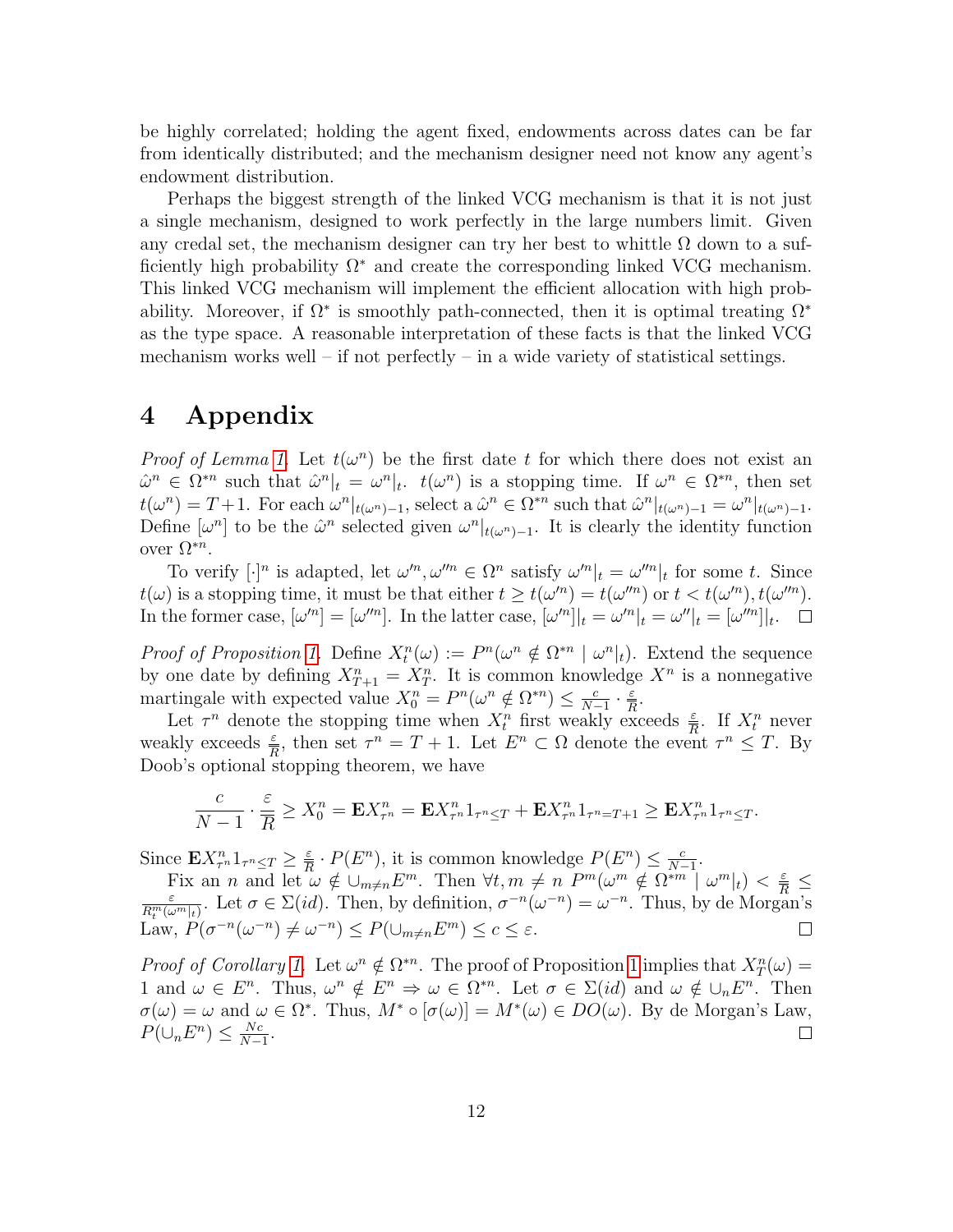### 4.1 Proof of Theorem [1](#page-10-0)

I specialize to the case where  $\omega^{avg} = \omega^{avg,n}$  for all n. The proof is easily adapted to the general case.

#### 4.1.1 Constructing the Linked VCG Mechanisms

Given N and any direct mechanism of the N-model, we can set  $\overline{R}(N) := N^2 q f'(0) \vee \varepsilon$ .

<span id="page-13-0"></span>**Lemma 2.** There exists a family of positive reals,  $\{\varepsilon(N), x(N)\}_{N\geq 2}$  such that

$$
\varepsilon(N) \leq \varepsilon \qquad \forall N,
$$
  
\n
$$
Ng(I(x(N))N) \leq \frac{\frac{\varepsilon(N)}{N}\varepsilon}{(N-1)\overline{R}(N)}
$$
  
\n
$$
\lim_{N \to \infty} \varepsilon(N) = \lim_{N \to \infty} x(N) = 0.
$$

*Proof.* Given integer  $k > 0$ , since  $\lim_{z \to \infty} z^5 g(z) = 0$ , we have

$$
\lim_{N \to \infty} (N-1)N^2 \overline{R}(N)g\left(I\left(\frac{1}{k}\right)N\right) = 0.
$$

Thus, there exists an  $N_k$  such that for all  $N \geq N_k$ ,

$$
(N-1)N^{2}\overline{R}(N)g\left(I\left(\frac{1}{k}\right)N\right)<\frac{\varepsilon}{k}\cdot\varepsilon.
$$

Obviously, the sequence of  $N_k$  can be chosen to be strictly increasing.

Since  $\lim_{x\to\infty} I(x) = \infty$ , there exists an  $x_0$  such that

$$
N_1 g(I(x_0)2) \le \frac{\frac{\varepsilon}{N_1}\varepsilon}{(N_1-1)\overline{R}(N_1)}
$$

.

For  $N < N_1$ , define  $\varepsilon(N) = \varepsilon$  and  $x(N) = x_0$ . For all integers  $k > 0$ , and  $N \in \{N_k, N_k+1, \ldots N_{k+1}-1\}$ , define  $\varepsilon(N) = \frac{\varepsilon}{k}$  and  $x(N) = \frac{1}{k}$ . The lemma is proved.  $\Box$ 

Fix a family,  $\{\varepsilon(N), x(N)\}_{N\geq 2}$ , as in Lemma [2,](#page-13-0) and define, for each N,

$$
\Omega^{*n}(N) = \left\{ \omega^n \in \Omega^n(N) \middle| \middle| \left| \frac{\sum_{s \neq t} \omega_s^n}{N - 1} - \omega^{avg} \right| \le x(N) \quad \forall t \le N \right\}
$$

for all  $n \leq N$ .

This yields a family of  $\{\Omega^*(N)\}_{N\geq 2}$ , and, consequently, a family of linked VCG mechanisms  $\{(\Omega^*(N), V^*(N))\}_{N\geq 2}$ .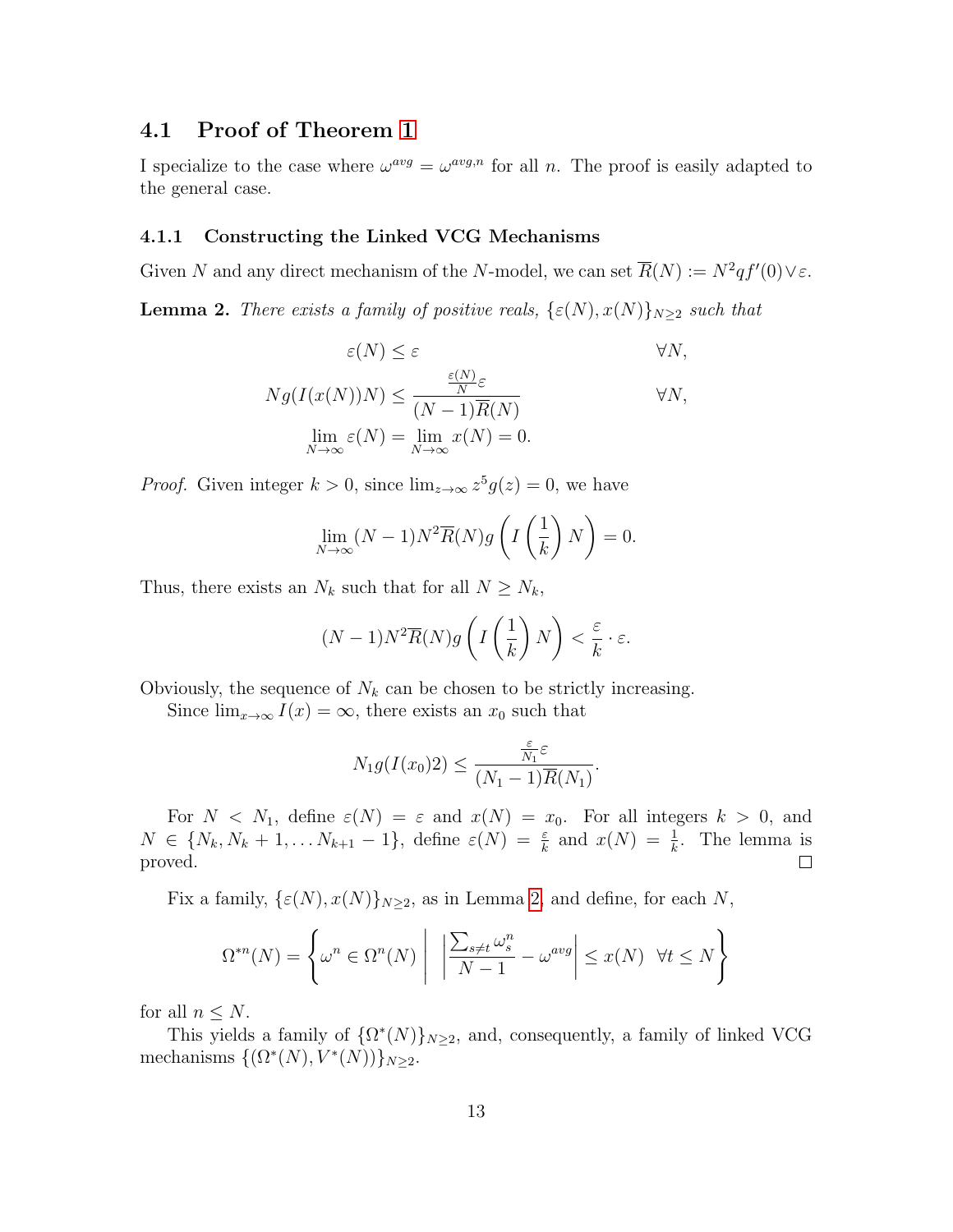Proposition [1](#page-6-0) now implies that id is an  $\varepsilon$ -ex-post equilibrium in each of these linked VCG mechanisms and it is common knowledge that

$$
P(N) \left( \omega \in \Omega^*(N), \ \sigma(\omega) = \omega \right) > 1 - \frac{\varepsilon(N)}{N-1} \quad \forall \sigma \in \Sigma(N)(id).
$$

This proves the first part of Theorem [1.](#page-10-0)

#### 4.1.2 Efficiency

<span id="page-14-0"></span>**Lemma 3.** There exists a family of positive reals,  $\{y(N)\}_{N\geq 2}$  such that

$$
\lim_{N \to \infty} (N-1)N^2 G(I(y(N))N) = 0,
$$
  

$$
\lim_{N \to \infty} y(N) = 0.
$$

*Proof.* The proof is similar to that of Lemma [2.](#page-13-0) For each integer  $k$ , there exists an  $N_k$  such that for all  $N \geq N_k$ ,

$$
(N-1)N^2G\left(I\left(\frac{1}{k}\right)N\right)\leq \frac{1}{k}.
$$

 $N_k$  can be chosen to be strictly increasing in k. Fix an arbitrary  $y_0 > 0$ . Then define  $y(N) = y_0$  for all  $N < N_1$ , and  $y(N) = \frac{1}{k}$  for all  $N \in \{N_k, N_k + 1, \dots N_{k+1} - 1\}$ .

Fix a family,  $\{y(N)\}_{N\geq 2}$  as in Lemma [3,](#page-14-0) and define

$$
\Omega^{**}(N) = \left\{ \omega \mid \left| \frac{\sum_{m \neq n} \omega_t^m}{N - 1} - \omega^{avg} \right| \le y(N) \ \forall t, n \le N, \ \omega \in \Omega^*(N), \ \sigma(\omega) = \omega \right\}
$$

It is common knowledge that  $\lim_{N\to\infty}P(N)(\Omega^{**}(N))\geq \lim_{N\to\infty}1-N^2G(I(y(N))N) \frac{\varepsilon(N)}{N-1}=1.$ 

<span id="page-14-1"></span>**Lemma 4.** The surpluses generated by  $\{(\Omega^*(N), V^*(N))\}_{N\geq 2}$  satisfy the following bounds:

$$
\inf_{\omega \in \Omega^{**}(N)} S(\mathbf{A}(\omega), \omega) \ge N^2(\omega^{avg} - y(N))f\left(\frac{q}{\omega^{avg} - y(N)}\right),
$$
  
\n
$$
\sup_{\omega \in \Omega(N)} S(\mathbf{A}(\omega), \omega) \le N^2qf'(0).
$$

*Proof.*  $\omega \in \Omega^{**}(N)$  implies |  $\left|\frac{\sum_{m\neq n}\omega_t^m}{N-1} - \omega^{avg}\right| \leq y(N)$  for all  $n, t \leq N$ , which then  $\frac{1}{2}$  implies  $\frac{1}{2}$  $\frac{\sum_{n} \omega_{t}^{n}}{N} - \omega^{avg} \leq y(N)$  for all  $t \leq N$ . Thus, the lowest possible surplus is generated when  $\sum_{n} \omega_t^n = N(\omega^{avg} - y(N))$  for all  $t \leq N$ . In this case, the surplus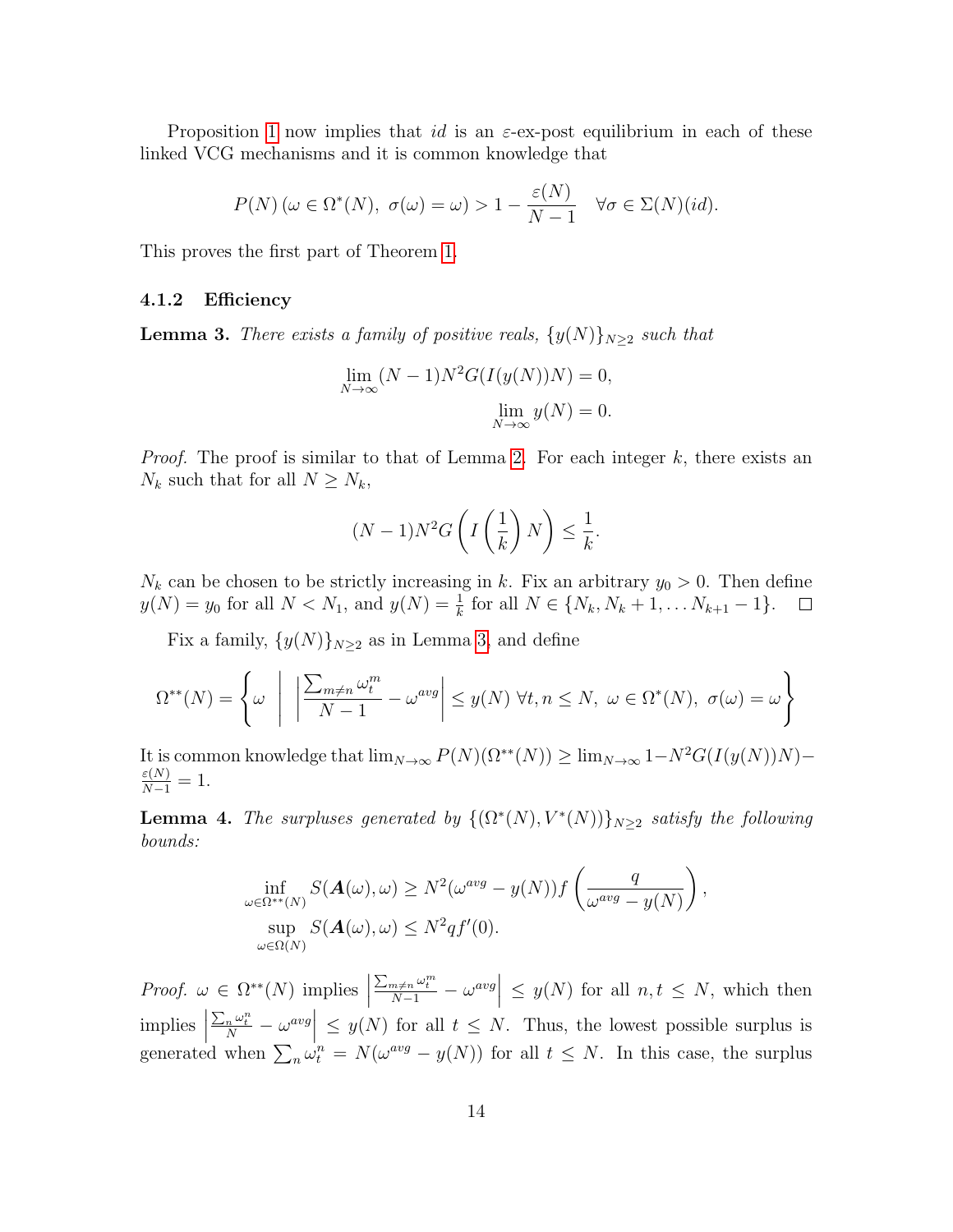generated is  $N^2(\omega^{avg}-y(N))f\left(\frac{q}{\omega^{avg}}\right)$  $\frac{q}{\omega^{avg}-y(N)}$ . On the other hand, the surplus generated is always weakly less than what is generated if  $\omega_t^n = \infty$  for all  $n, t \leq N$ . In this case, the surplus generated is  $N^2qf'(0)$ .  $\Box$ 

Since  $\sigma(\omega) = \omega$  for all  $\sigma \in \Sigma(N)(id)$  and whenever  $\omega \in \Omega^{**}$ , the second part of Lemma [4](#page-14-1) implies

$$
\mathbf{E}_{P(N)}S(\mathbf{A}|_{\Omega^*(N)}\circ[\sigma(\omega)],\omega)\geq \mathbf{E}_{P(N)}S(\mathbf{A}(\omega),\omega)-(1-P(\Omega^{**}))N^2qf'(0).
$$

And now, the first part of Lemma [4](#page-14-1) implies

$$
\lim_{N \to \infty} \inf_{\sigma \in \Sigma(N)(id)} \frac{\mathbf{E}_{P(N)} S(\mathbf{A} |_{\Omega^*(N)} \circ [\sigma(\omega)], \omega)}{\mathbf{E}_{P(N)} S(\mathbf{A}(\omega), \omega)} \ge \frac{(1 - P(N)(\Omega^{**}(N))) q f'(0)}{P(N)(\Omega^{**}(N))(\omega^{avg} - y(N)) f\left(\frac{\overline{q}}{\omega^{avg} - y(N)}\right)} = 1.
$$

This proves the second part of Theorem [1.](#page-10-0)

#### 4.1.3 Expected Cost

<span id="page-15-0"></span>**Lemma 5.** Let  $\omega^n \in \Omega^{*n}(N)$ . Then  $\omega_t^n \leq \omega^{avg} + (2N - 1)x(N)$  for all  $t \leq N$ .

*Proof.*  $\omega^n \in \Omega^{*n}(N)$  implies |  $\frac{\sum_{s\neq t}\omega_s^n}{N-1} - \omega^{avg}$   $\leq x(N)$  for all  $t \leq N$ , which then  $\lim \left| \right|$  $\left|\frac{\sum_{s} \omega_{s}^{n}}{N} - \omega^{avg}\right| \leq x(N)$  or, equivalently,  $\left| \sum_{s} w_{s}^{n} - \omega^{avg} \right|$  $\sum_{s \neq t} \omega_s^n + \omega_t^n - N \omega^{avg} \vert \leq Nx(N)$ for all  $t \leq N$ . Thus,

$$
\omega_t^n \le N\omega^{avg} - \sum_{s \ne t} \omega_s^n + Nx(N) \le N\omega^{avg} - (N-1)(\omega^{avg} - x(N)) + Nx(N)
$$

$$
= \omega^{avg} + (2N-1)x(N).
$$

 $\Box$ 

Given  $\omega \in \Omega^{**}(N)$ , and  $\hat{\omega}^n \in \Omega^{*n}(N)$ , we have, by the concavity of f,

$$
V^{n}(\omega) - V^{n}(\omega^{-n}, \hat{\omega}^{n}) = \sum_{t=1}^{N} \left[ \sum_{m \neq n} \omega_{t}^{m} f\left(\frac{Nq}{\omega_{t}^{n} + \sum_{m \neq n} \omega_{t}^{m}}\right) - \sum_{m \neq n} \omega_{t}^{m} f\left(\frac{Nq}{\hat{\omega}_{t}^{n} + \sum_{m \neq n} \omega_{t}^{m}}\right) \right]
$$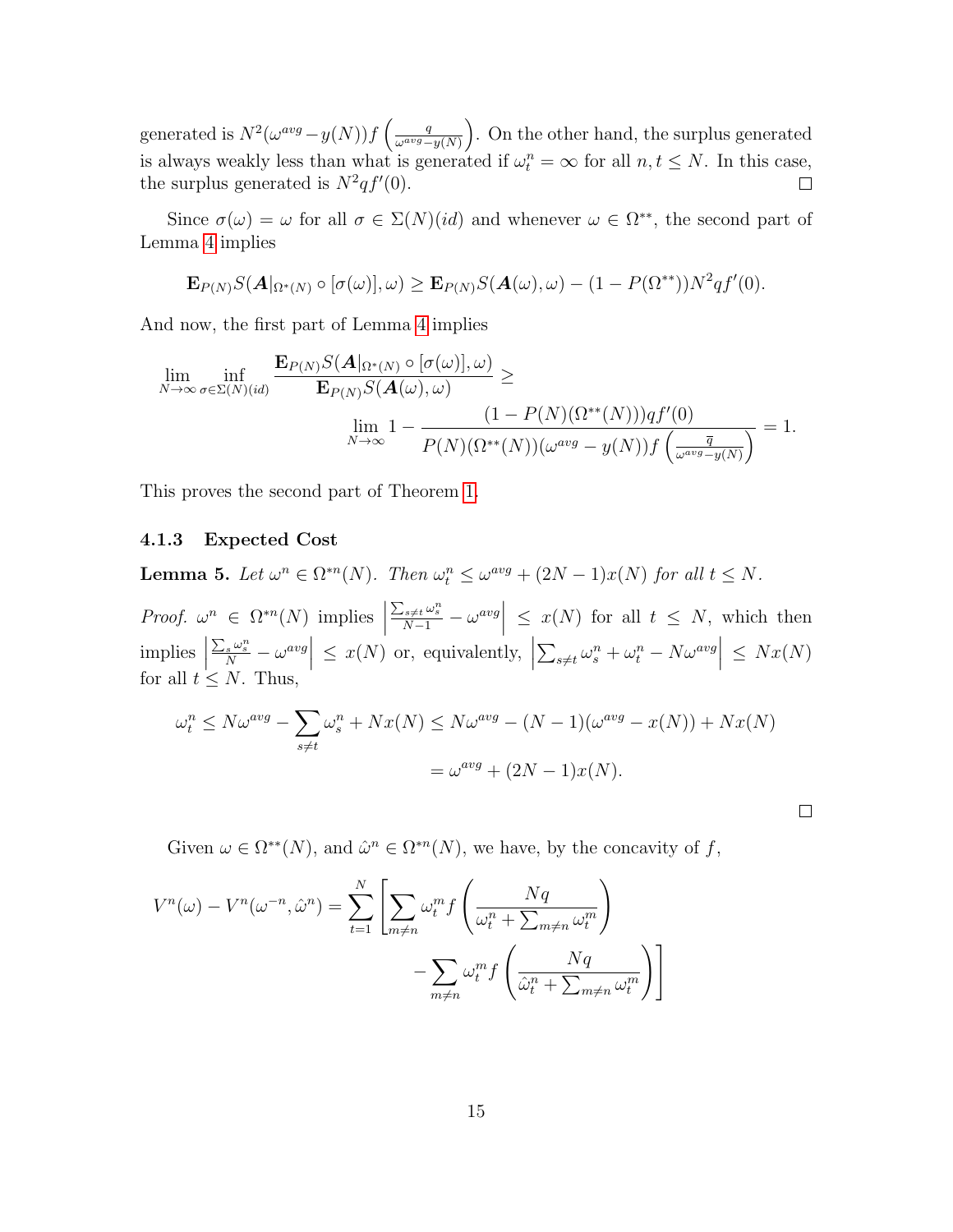<span id="page-16-0"></span>
$$
\leq \sum_{t=1}^{N} \left[ f' \left( \frac{Nq}{\hat{\omega}_t^n + \sum_{m \neq n} \omega_t^m} \right) \left( \sum_{m \neq n} \omega_t^m \right) \right. \\
\left. \left( \frac{Nq}{\omega_t^n + \sum_{m \neq n} \omega_t^m} - \frac{Nq}{\hat{\omega}_t^n + \sum_{m \neq n} \omega_t^m} \right) \right]
$$
\n
$$
= \sum_{t=1}^{N} \left[ f' \left( \frac{Nq}{\hat{\omega}_t^n + \sum_{m \neq n} \omega_t^m} \right) \left( \sum_{m \neq n} \omega_t^m \right) \right. \\
\left. \left( \frac{(\hat{\omega}_t^n - \omega_t^n) Nq}{\left( \omega_t^n + \sum_{m \neq n} \omega_t^m \right) \left( \hat{\omega}_t^n + \sum_{m \neq n} \omega_t^m \right)} \right) \right]. \tag{3}
$$

This expression then implies

<span id="page-16-1"></span>**Lemma 6.** Linked VCG transfers are asymptotically dominated by N over  $\Omega^{**}(N)$ . Formally, there exists a family of positive reals  $\{a(N), b(N)\}_{N\geq 2}$  satisfying  $a(N)$  <  $b(N)$  for all N, and  $\lim_{N\to\infty} a(N) = \lim_{N\to\infty} b(N) < \infty$ , such that for all agents  $n \leq N$  and  $\omega \in \Omega^{**}(N)$ , we have

$$
V^{*n}(\omega) \le N2x(N)a(N) + N(\omega^{avg} + x(N))(b(N) - a(N)).
$$

Proof. Consider the quantity

$$
f'\left(\frac{Nq}{\hat{\omega}_t^n + \sum_{m \neq n} \omega_t^m}\right) \left(\sum_{m \neq n} \omega_t^m\right) \cdot \left(\frac{Nq}{\left(\omega_t^n + \sum_{m \neq n} \omega_t^m\right) \left(\hat{\omega}_t^n + \sum_{m \neq n} \omega_t^m\right)}\right). \tag{4}
$$

Given  $\omega \in \Omega^{**}(N)$ , and  $\hat{\omega}^n \in \Omega^{*n}(N)$ , let us bound from above and below this quantity.

Lemma [5](#page-15-0) and the fact that  $\omega \in \Omega^{**}(N)$  imply

$$
f'\left(\frac{Nq}{\hat{\omega}_t^n + \sum_{m \neq n} \omega_t^m}\right) \in \left[f'\left(\frac{\frac{N}{N-1}q}{\omega^{avg} - y(N)}\right), f'\left(\frac{\frac{N}{N-1}q}{\frac{N-1}{N-1}x(N) + \omega^{avg} + y(N)}\right)\right].
$$

Similarly,

$$
\left(\sum_{m\neq n} \omega_t^m\right) \cdot \left(\frac{Nq}{\left(\omega_t^n + \sum_{m\neq n} \omega_t^m\right) \left(\hat{\omega}_t^n + \sum_{m\neq n} \omega_t^m\right)}\right) \in
$$
  

$$
\left[\frac{(\omega^{avg} - y(N))q}{(\omega^{avg} + y(N)) \left(\frac{\omega^{avg}}{N-1} + \frac{2N-1}{N-1}x(N) + \omega^{avg} + y(N)\right)}, \frac{(\omega^{avg} + y(N))q}{(\omega^{avg} - y(N))(\omega^{avg} - y(N))}\right]
$$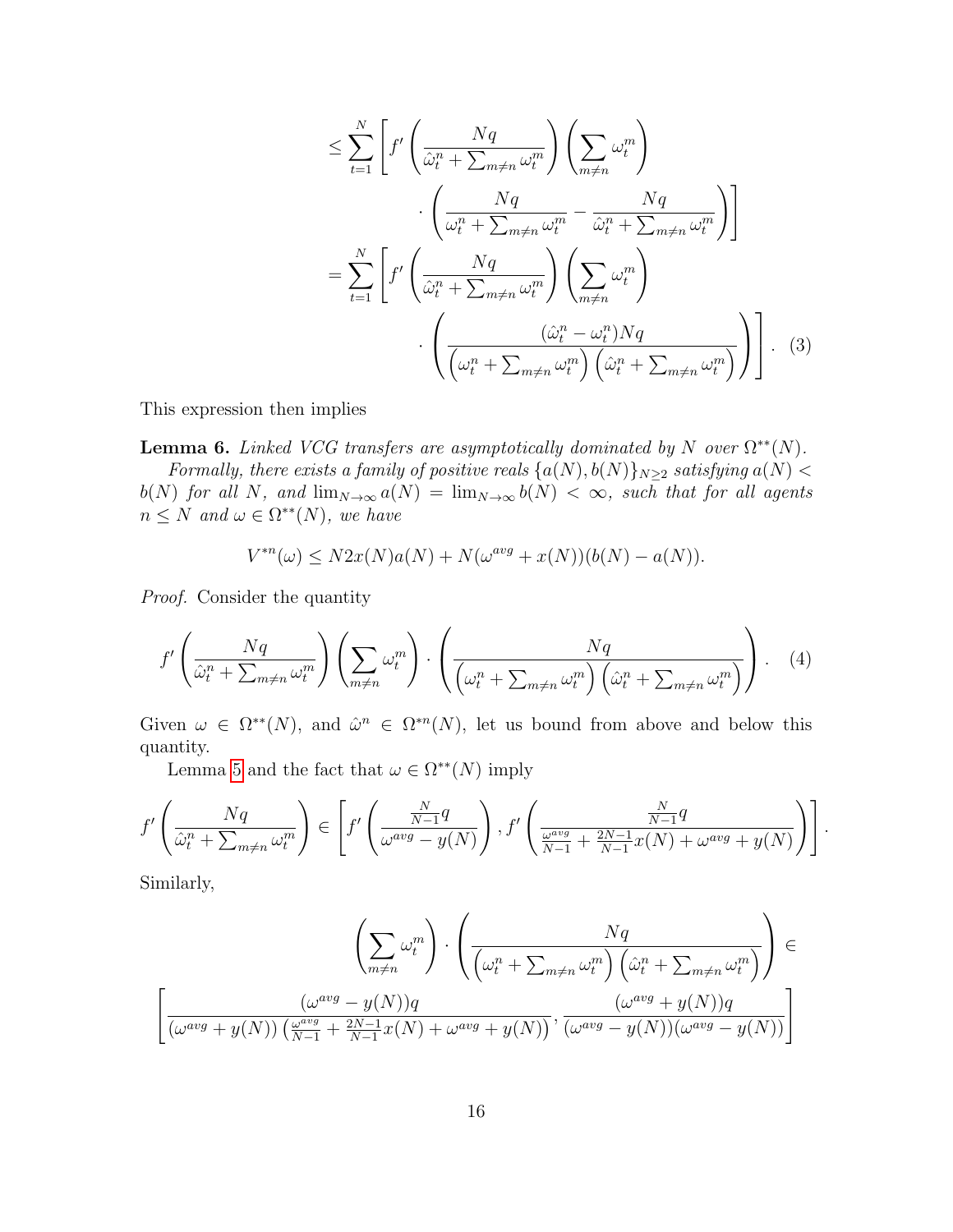So, define

$$
a(N) := f' \left( \frac{\frac{N}{N-1}q}{\omega^{avg} - y(N)} \right) \cdot \frac{(\omega^{avg} - y(N))q}{(\omega^{avg} + y(N)) \left( \frac{\omega^{avg}}{N-1} + \frac{2N-1}{N-1} x(N) + \omega^{avg} + y(N) \right)},
$$
  

$$
b(N) := f' \left( \frac{\frac{N}{N-1}q}{\frac{\omega^{avg}}{N-1} + \frac{2N-1}{N-1} x(N) + \omega^{avg} + y(N)} \right) \cdot \frac{(\omega^{avg} + y(N))q}{(\omega^{avg} - y(N))(\omega^{avg} - y(N))}.
$$

Clearly,  $a(N) < b(N)$  for all N. Moreover

$$
\lim_{N \to \infty} a(N) = \lim_{N \to \infty} b(N) = \frac{q}{\omega^{avg}} f' \left( \frac{q}{\omega^{avg}} \right).
$$

And now, we can bound from above the right hand side of [\(3\)](#page-16-0) by

$$
\sum_{t=1}^{N} (\hat{\omega}_{t}^{n} b(N) - \omega_{t}^{n} a(N)) = \left( \sum_{t=1}^{N} \hat{\omega}_{t}^{n} - \sum_{t=1}^{N} \omega_{t}^{n} \right) a(N) + \sum_{t=1}^{N} \hat{\omega}_{t}^{n} (b(N) - a(N))
$$
  

$$
\leq N2x(N)a(N) + N(\omega^{avg} + x(N)) (b(N) - a(N)).
$$

The result now follows from the observation that

$$
V^{*n}(\omega) = \underset{\hat{\omega}^n \in \Omega^{*n}}{\arg \max} \left( V^n(\omega) - V^n(\omega^{-n}, \hat{\omega}^n) \right).
$$

 $\hfill \square$ 

Applying Lemma [6,](#page-16-1) we have

$$
\mathbf{E}_{P(N)}C(V^* \circ [\sigma(\omega)]) \leq N^2 2x(N)a(N) + N^2(\omega^{avg} + x(N))(b(N) - a(N)) + \left[N^2 G(I(y(N))N) + \frac{\varepsilon(N)}{N-1}\right](N-1)N^2qf'(0).
$$

Also,

$$
\mathbf{E}_{P(N)}S(\mathbf{A}|_{\Omega^*(N)}\circ[\sigma(\omega)],\omega)\geq P(N)(\Omega^{**}(N))N^2(\omega^{avg}-y(N))f\left(\frac{q}{\omega^{avg}-y(N)}\right).
$$

Putting everything together and the third and final part of Theorem [1](#page-10-0) is proved:

$$
\lim_{N \to \infty} \sup_{\sigma \in \Sigma(N)(id)} \frac{\mathbf{E}_{P(N)} C(V^* \circ [\sigma(\omega)])}{\mathbf{E}_{P(N)} S(A_{\alpha^*(N)} \circ [\sigma(\omega)], \omega)}
$$
\n
$$
\leq \lim_{N \to \infty} \frac{2x(N)a(N) + (\omega^{avg} + x(N))(b(N) - a(N)) + [(N-1)N^2 G(I(y(N))N) + \varepsilon(N)] qf'(0)}{P(N)(\Omega^{**}(N))(\omega^{avg} - y(N))f\left(\frac{q}{\omega^{avg} - y(N)}\right)}
$$
\n= 0.